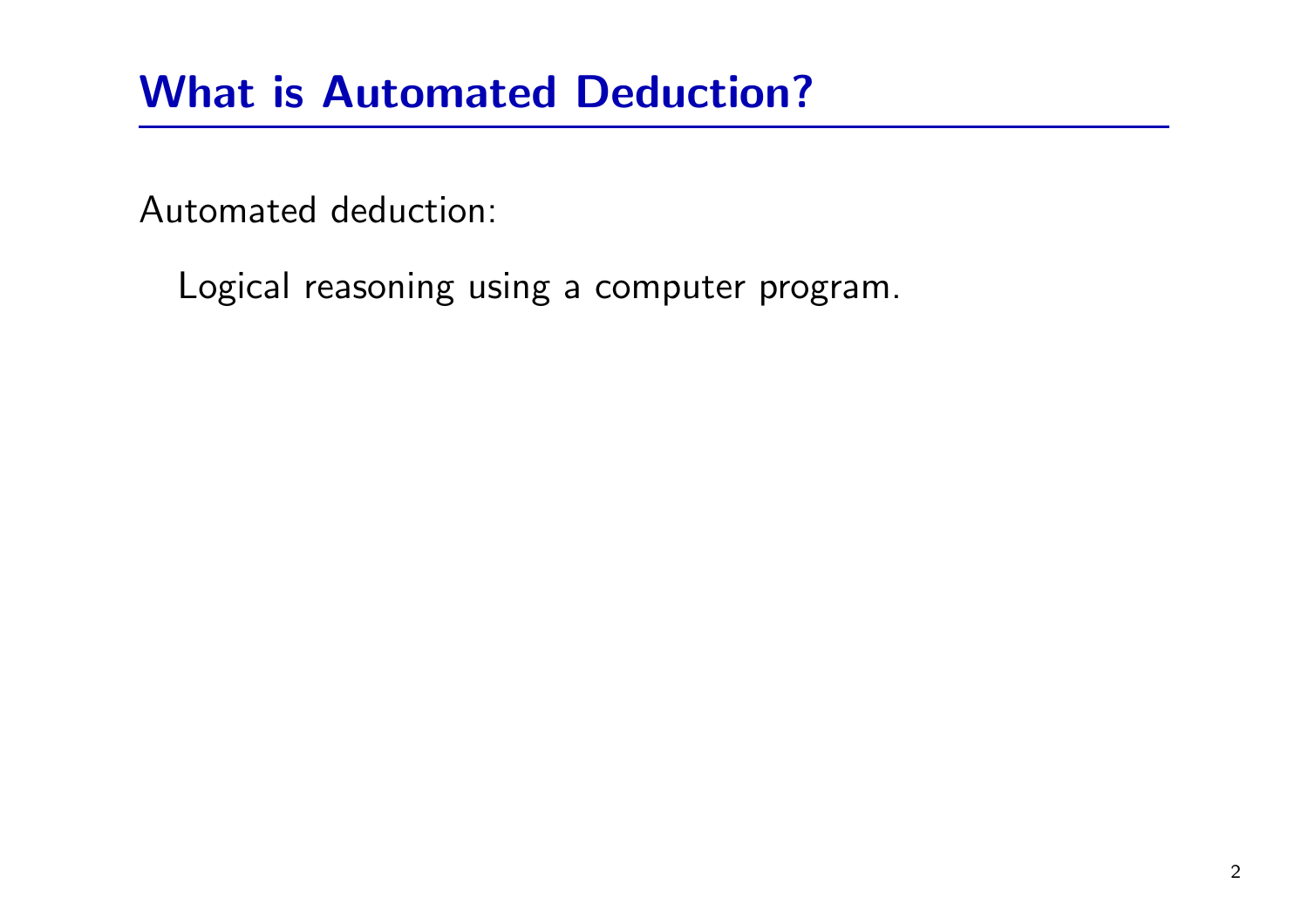Task:

Prove: 
$$
\frac{a}{a+1} = 1 + \frac{-1}{a+1}
$$
.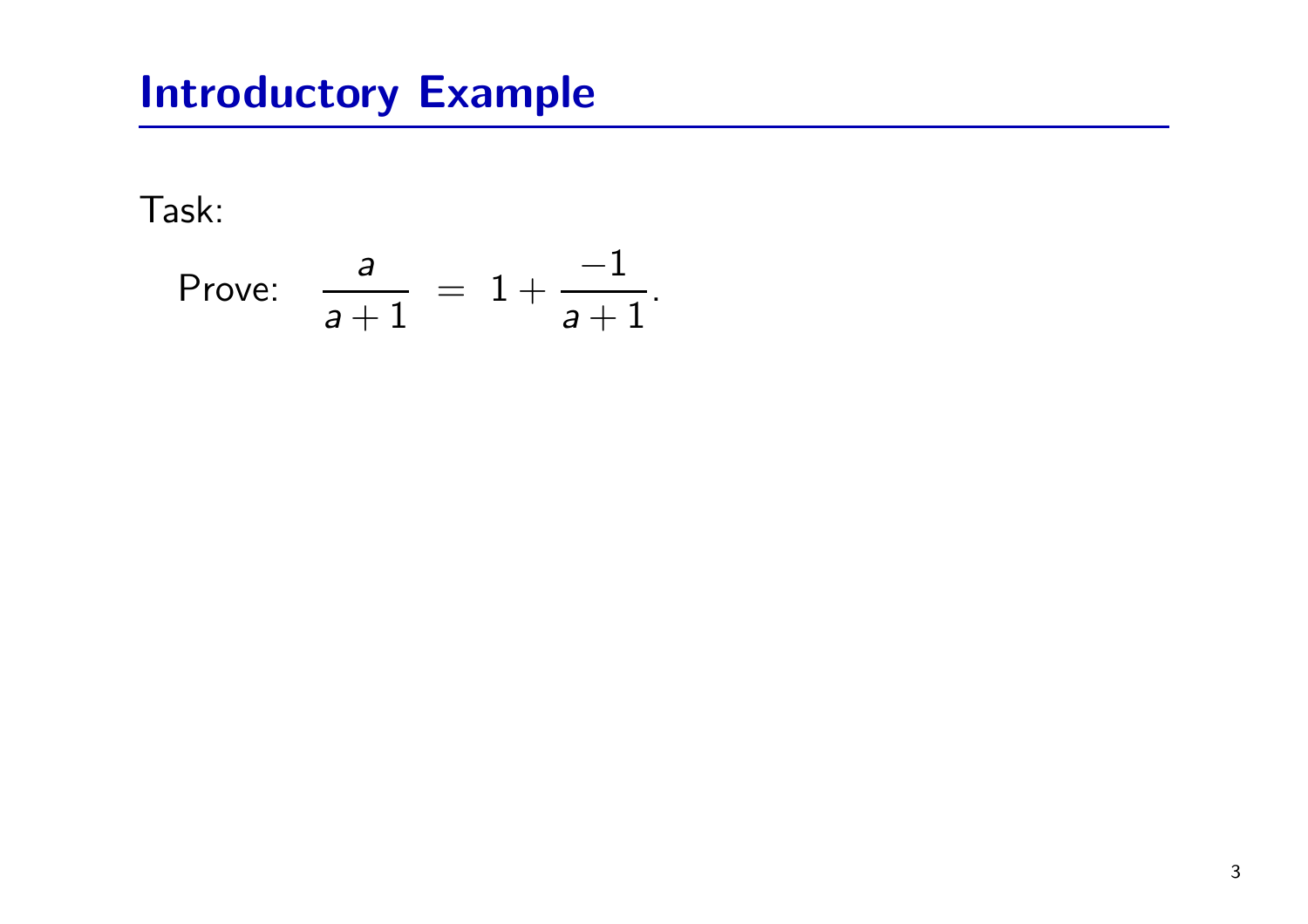$$
\frac{a}{a+1}
$$
\n
$$
1 + \frac{-1}{a+1}
$$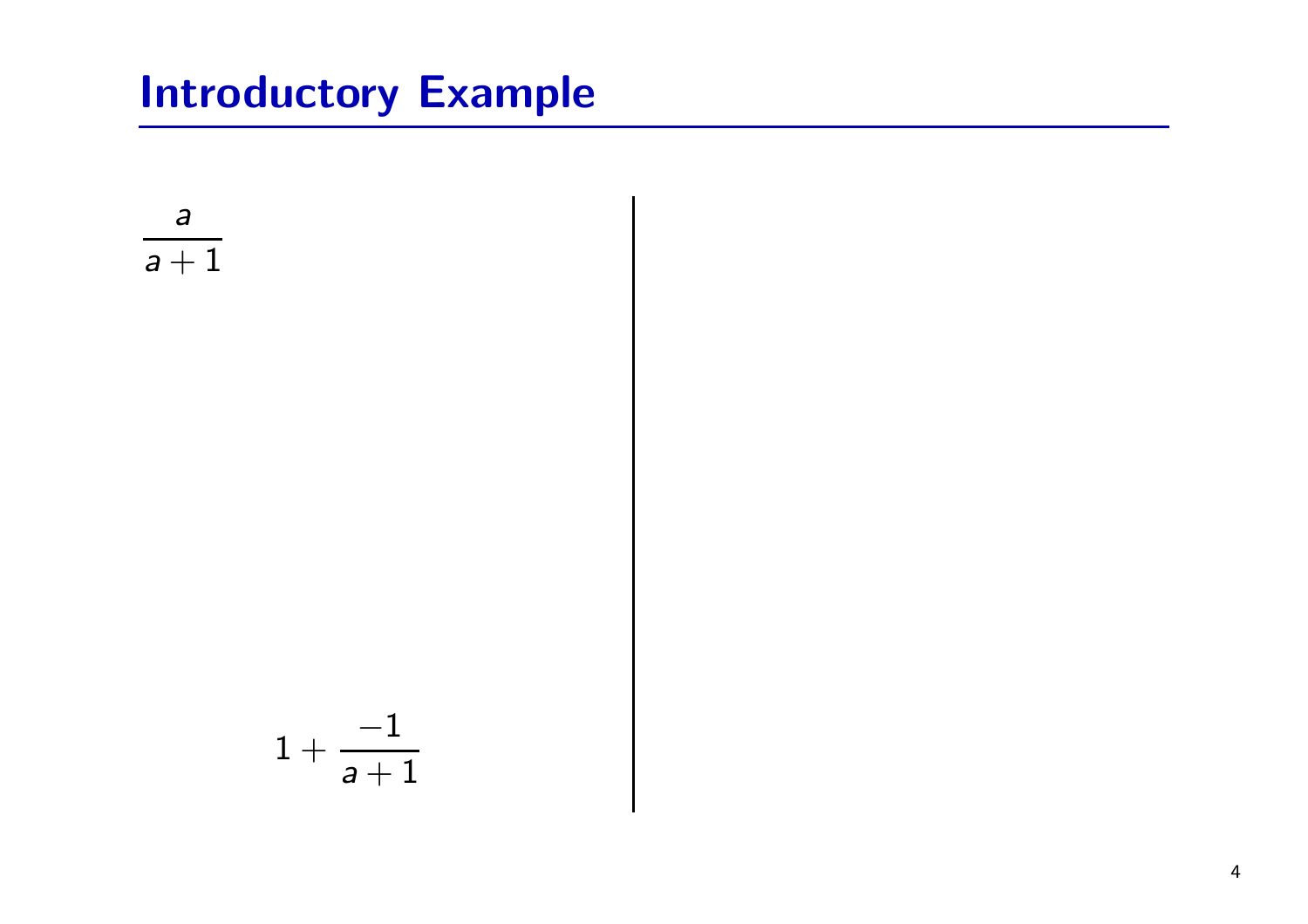$$
\frac{a}{a+1} = \frac{a+0}{a+1}
$$
  

$$
1 + \frac{-1}{a+1}
$$

$$
x + 0 = x \tag{1}
$$

5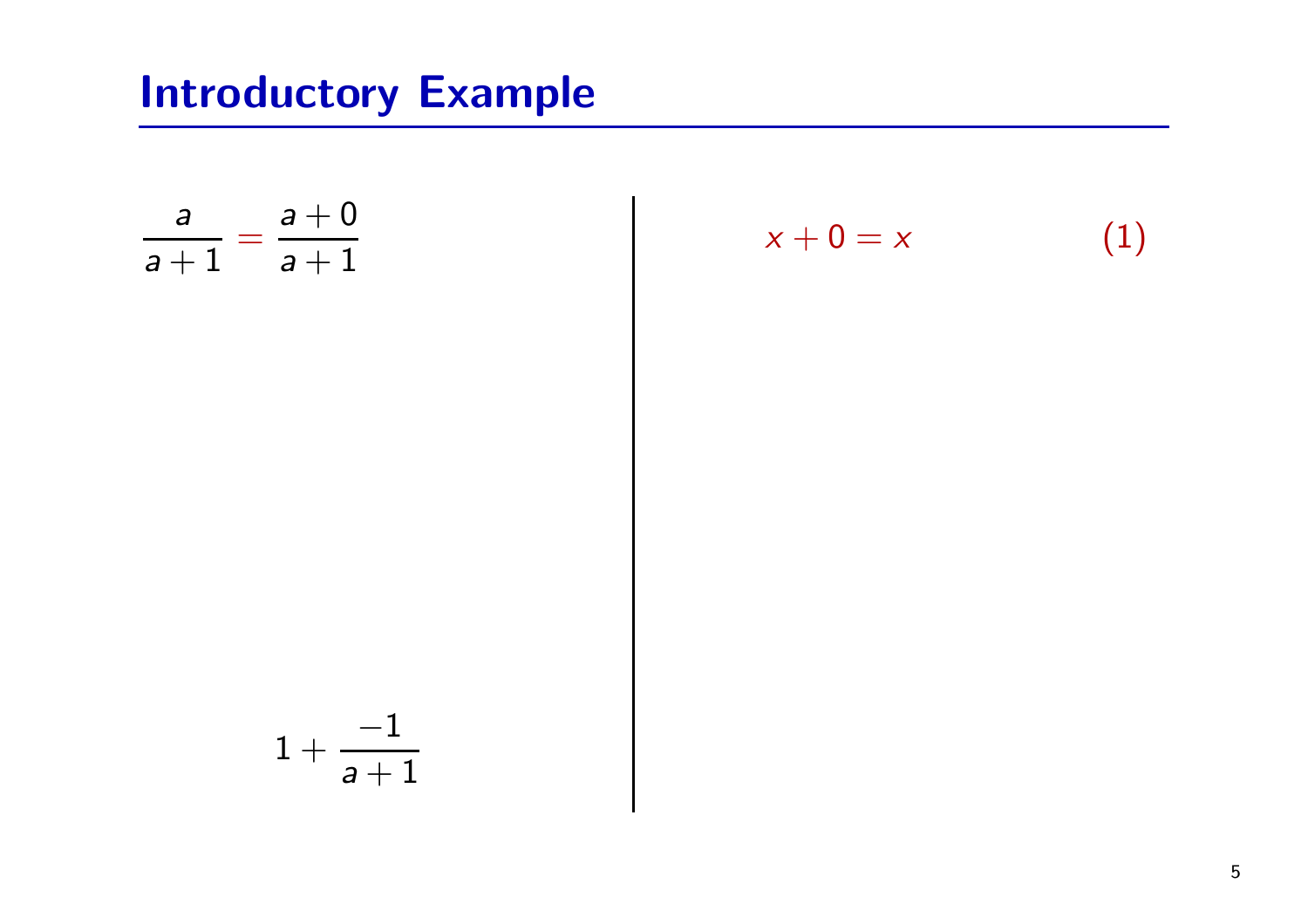$$
\frac{a}{a+1} = \frac{a+0}{a+1}
$$

$$
= \frac{a + (1 + (-1))}{a+1}
$$

$$
x + 0 = x \tag{1}
$$

$$
x + (-x) = 0 \tag{2}
$$

$$
1+\frac{-1}{a+1}
$$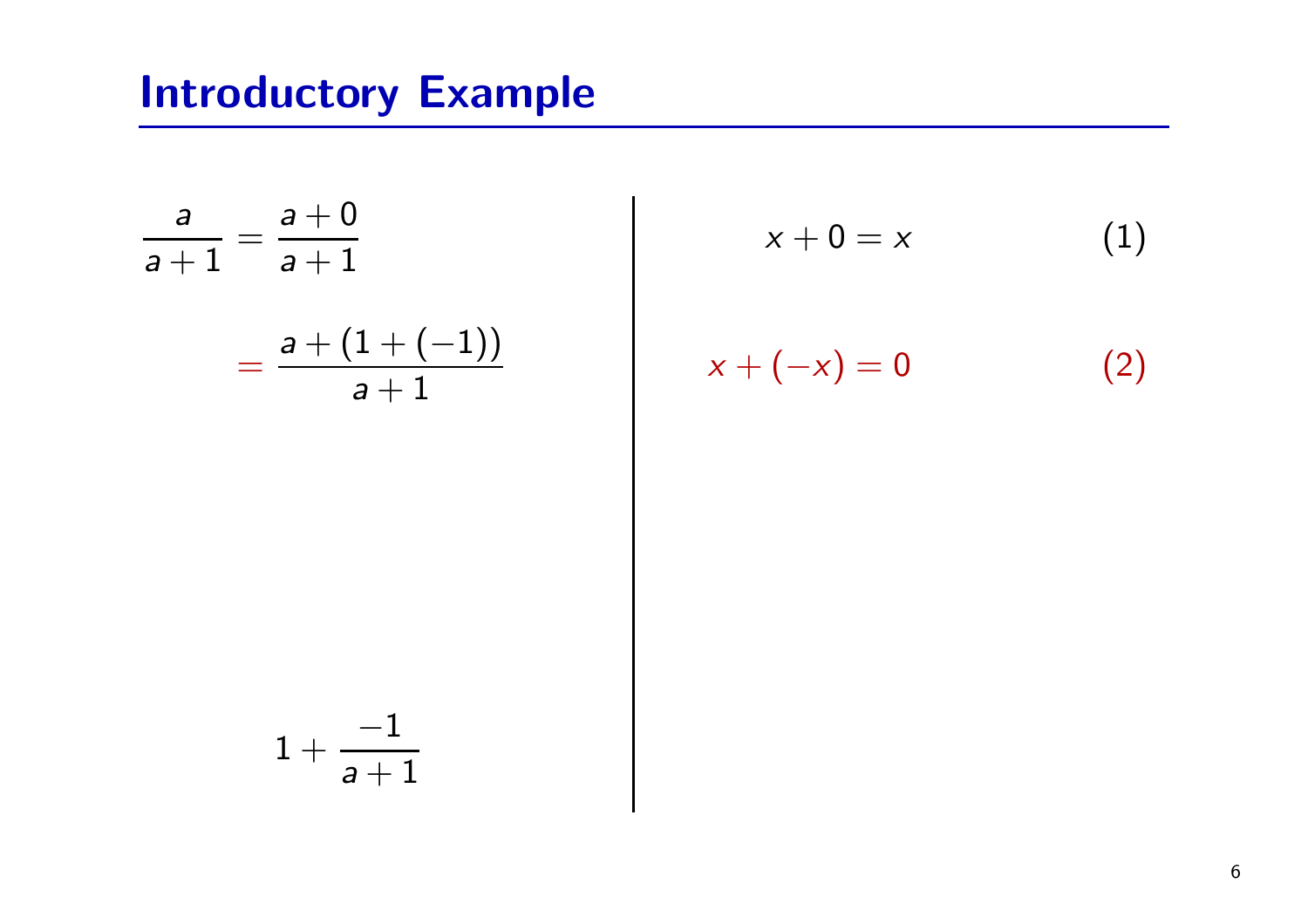$$
\frac{a}{a+1} = \frac{a+0}{a+1}
$$
  
= 
$$
\frac{a + (1 + (-1))}{a+1}
$$
  
= 
$$
\frac{(a+1) + (-1)}{a+1}
$$

$$
1+\frac{-1}{a+1}
$$

$$
x + 0 = x \tag{1}
$$

$$
x + (-x) = 0 \tag{2}
$$

$$
x + (y + z) = (x + y) + z
$$
 (3)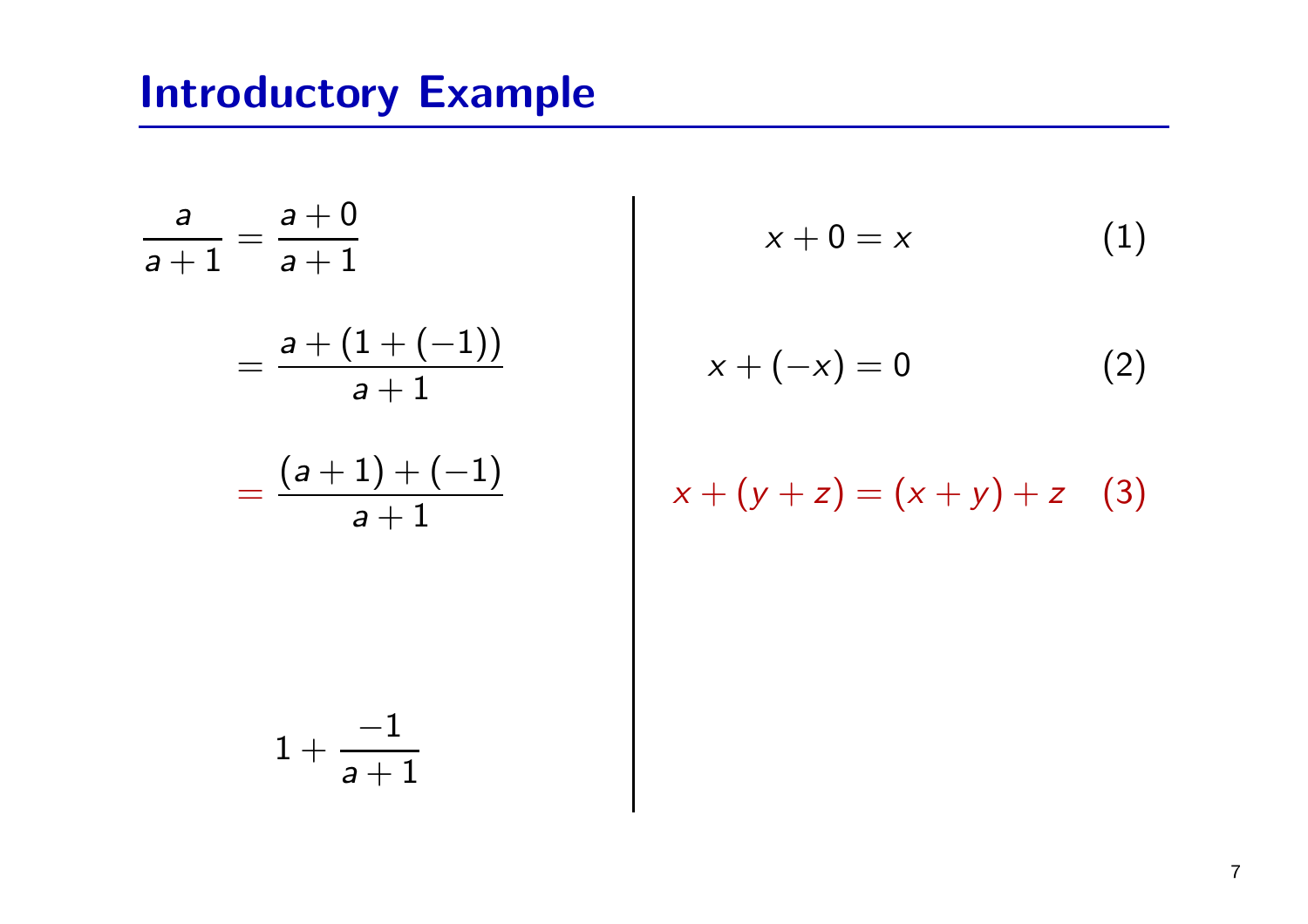$$
\frac{a}{a+1} = \frac{a+0}{a+1}
$$
  
= 
$$
\frac{a + (1 + (-1))}{a+1}
$$
  
= 
$$
\frac{(a+1) + (-1)}{a+1}
$$
  
= 
$$
\frac{a+1}{a+1} + \frac{-1}{a+1}
$$
  

$$
1 + \frac{-1}{a+1}
$$

$$
x+0=x \hspace{1.5cm} (1)
$$

$$
x + (-x) = 0 \tag{2}
$$

$$
x + (y + z) = (x + y) + z
$$
 (3)

$$
\frac{x}{z} + \frac{y}{z} = \frac{x + y}{z} \tag{4}
$$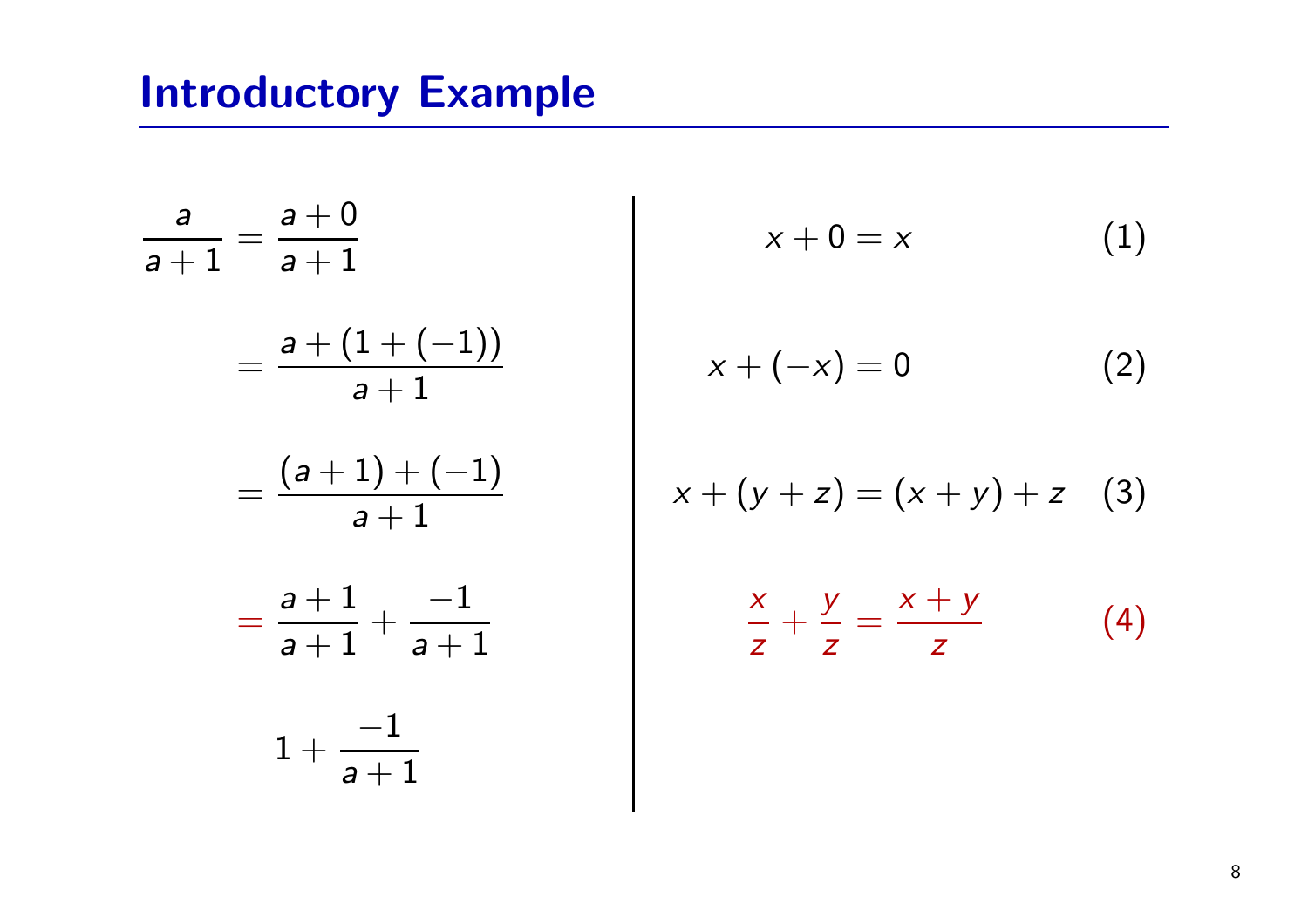$$
\frac{a}{a+1} = \frac{a+0}{a+1}
$$
  
= 
$$
\frac{a + (1 + (-1))}{a+1}
$$
  
= 
$$
\frac{(a+1) + (-1)}{a+1}
$$
  
= 
$$
\frac{a+1}{a+1} + \frac{-1}{a+1}
$$
  
= 
$$
1 + \frac{-1}{a+1}
$$

$$
x+0=x \hspace{1.5cm} (1)
$$

$$
x + (-x) = 0 \tag{2}
$$

$$
x + (y + z) = (x + y) + z \quad (3)
$$

$$
\frac{x}{z} + \frac{y}{z} = \frac{x + y}{z} \tag{4}
$$

 $\boldsymbol{\mathsf{X}}$  $\frac{1}{x} = 1$  (5)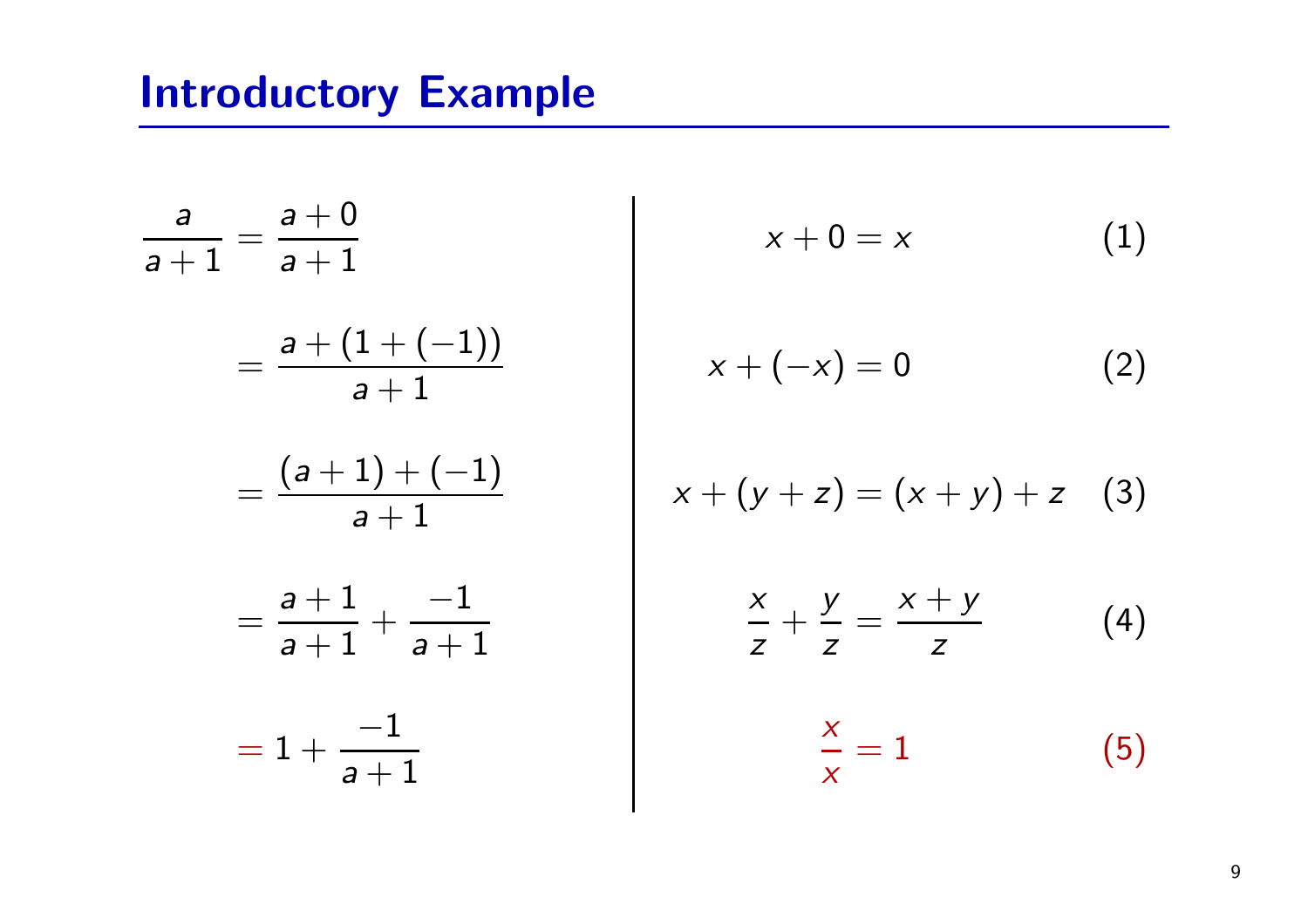How could we write <sup>a</sup> program that takes <sup>a</sup> set of equations and two terms and tests whether the terms can be connected via <sup>a</sup> chain of equalities?

It is easy to write a program that applies formulas *correctly*.

 $\mathsf{But}\colon$  correct  $\neq$  useful.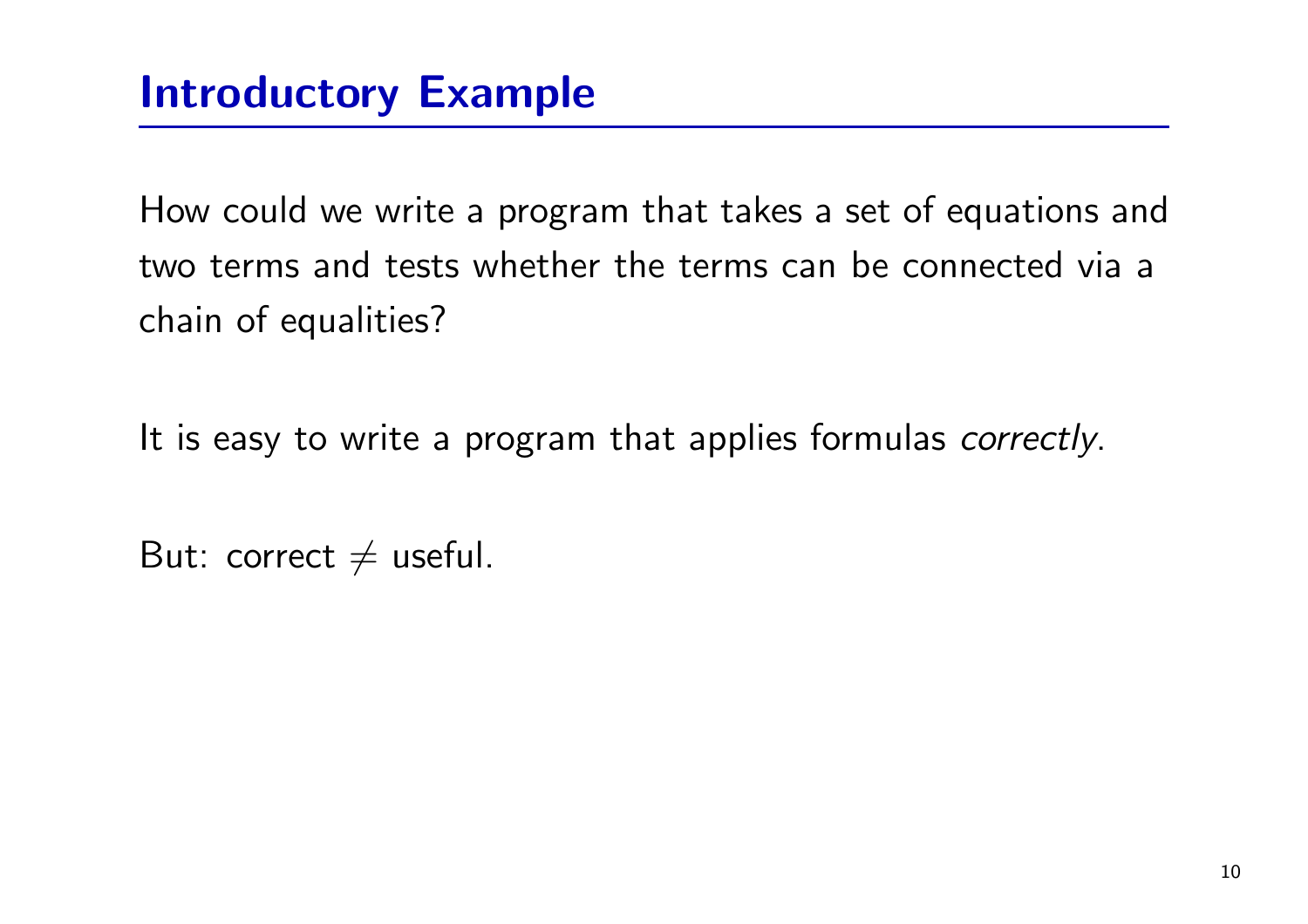a  $\overline{a+1}$ 

$$
x+0=x \hspace{1.5cm} (1)
$$

$$
x + (-x) = 0 \tag{2}
$$

$$
x + (y + z) = (x + y) + z
$$
 (3)

$$
\frac{x}{z} + \frac{y}{z} = \frac{x + y}{z} \tag{4}
$$

$$
\frac{x}{x} = 1 \tag{5}
$$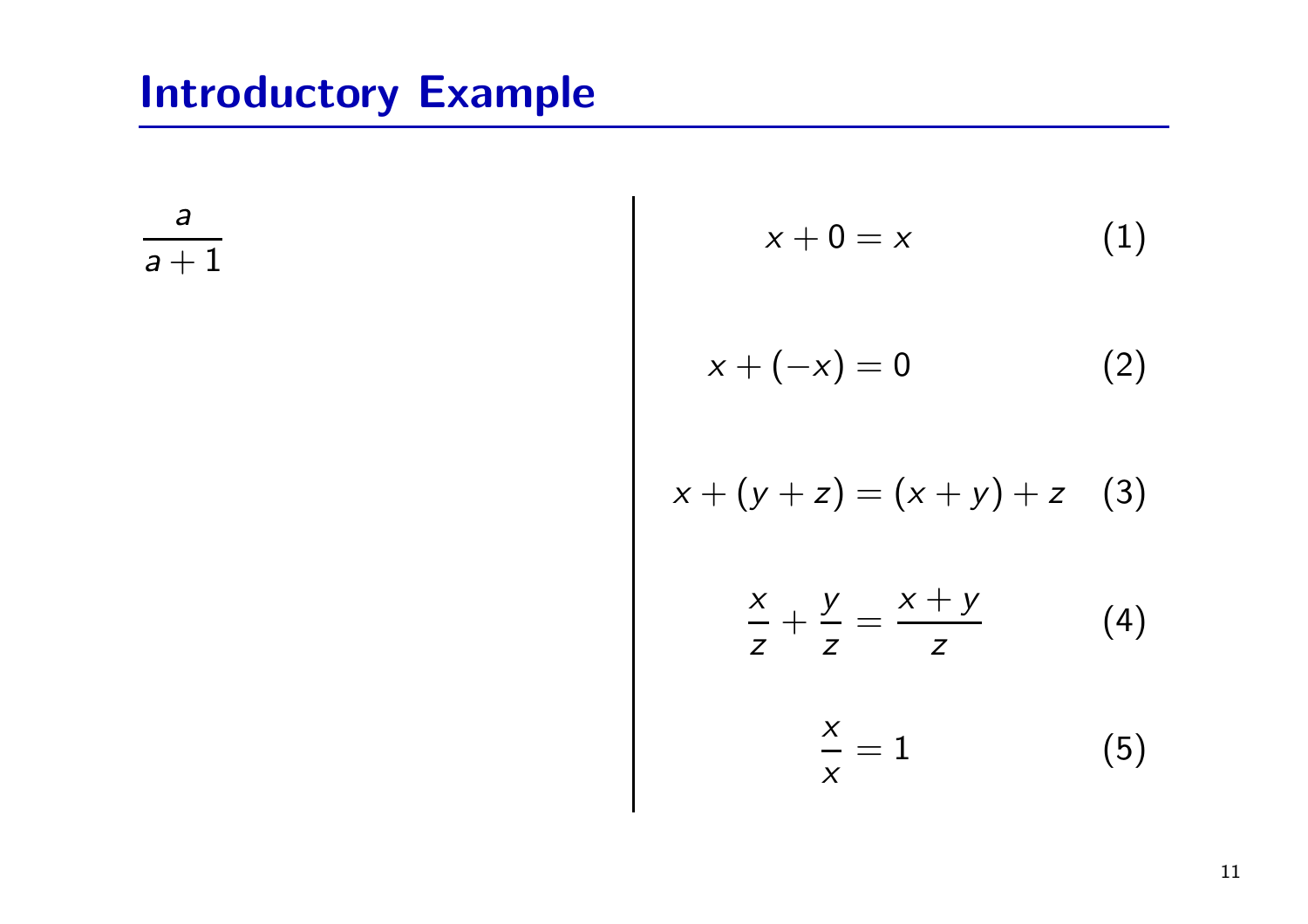$$
\frac{a}{a+1} \longrightarrow \frac{a+0}{a+1}
$$

$$
x + 0 = x \tag{1}
$$

$$
x + (-x) = 0 \tag{2}
$$

$$
x + (y + z) = (x + y) + z \quad (3)
$$

$$
\frac{x}{z} + \frac{y}{z} = \frac{x + y}{z} \tag{4}
$$

$$
\frac{x}{x} = 1 \tag{5}
$$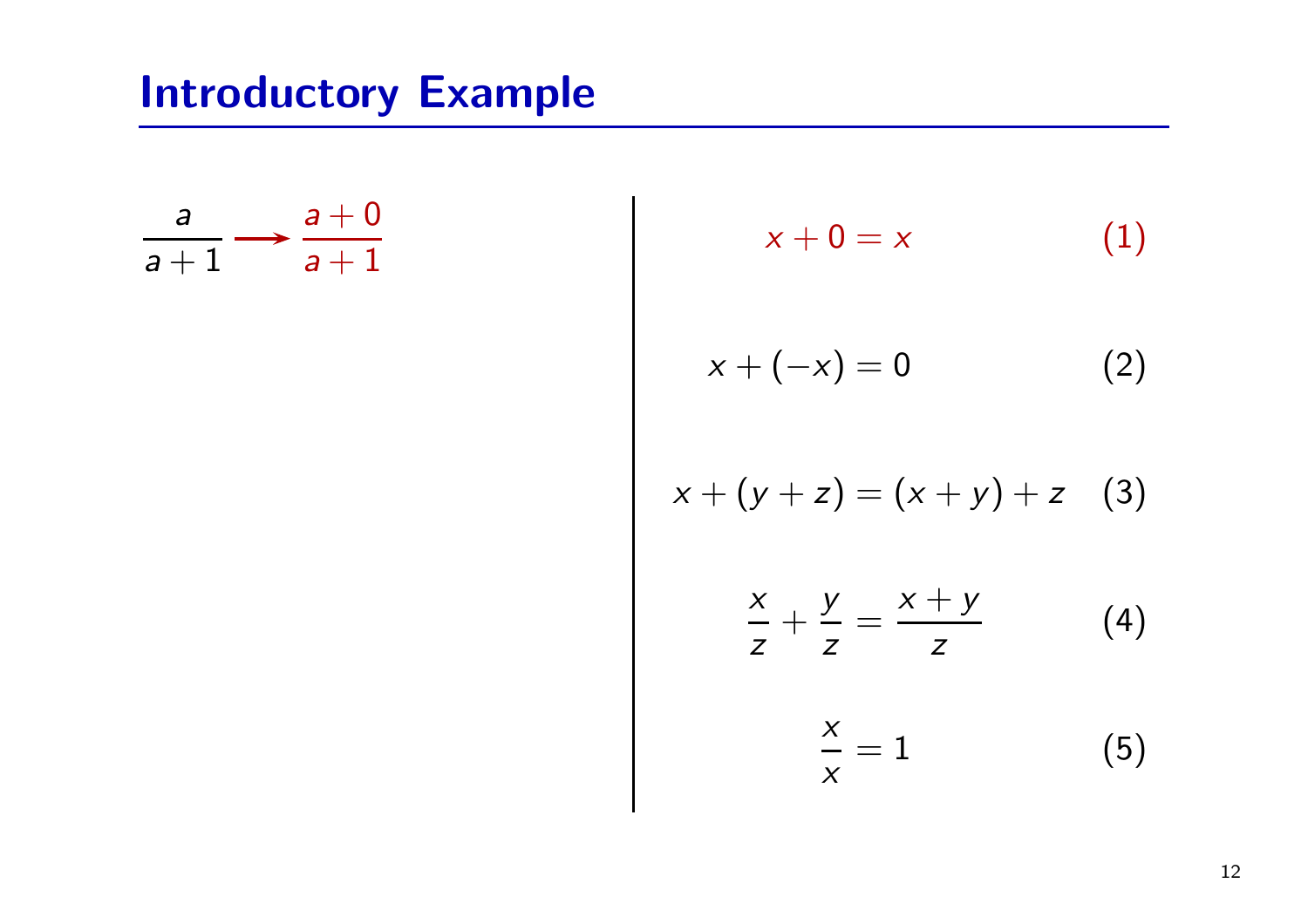$$
\frac{a}{a+1} \xrightarrow{\phantom{a}a+0} \frac{a+0}{a+1}
$$

$$
x + 0 = x \tag{1}
$$

$$
x + (-x) = 0 \tag{2}
$$

$$
x + (y + z) = (x + y) + z \quad (3)
$$

$$
\frac{x}{z} + \frac{y}{z} = \frac{x + y}{z} \tag{4}
$$

$$
\frac{x}{x} = 1 \tag{5}
$$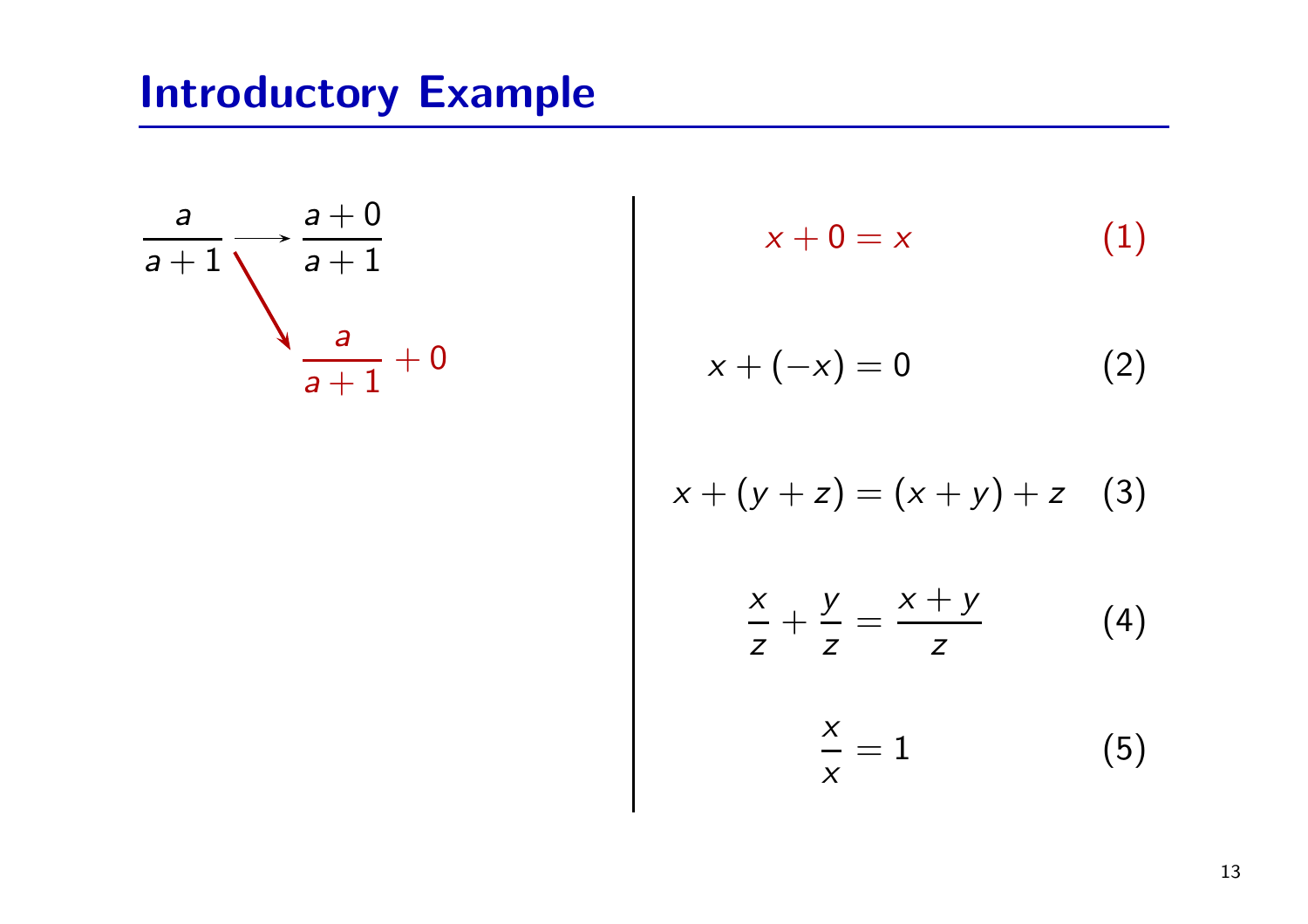$$
\frac{a}{a+1} \xrightarrow{\overline{a+1}} \frac{a+0}{a+1}
$$
\n
$$
\frac{a}{a+1} + 0
$$
\n
$$
\frac{a}{a+(1+0)}
$$

$$
x + 0 = x \tag{1}
$$

$$
x + (-x) = 0 \tag{2}
$$

$$
x + (y + z) = (x + y) + z
$$
 (3)

$$
\frac{x}{z} + \frac{y}{z} = \frac{x + y}{z} \tag{4}
$$

$$
\frac{x}{x} = 1 \tag{5}
$$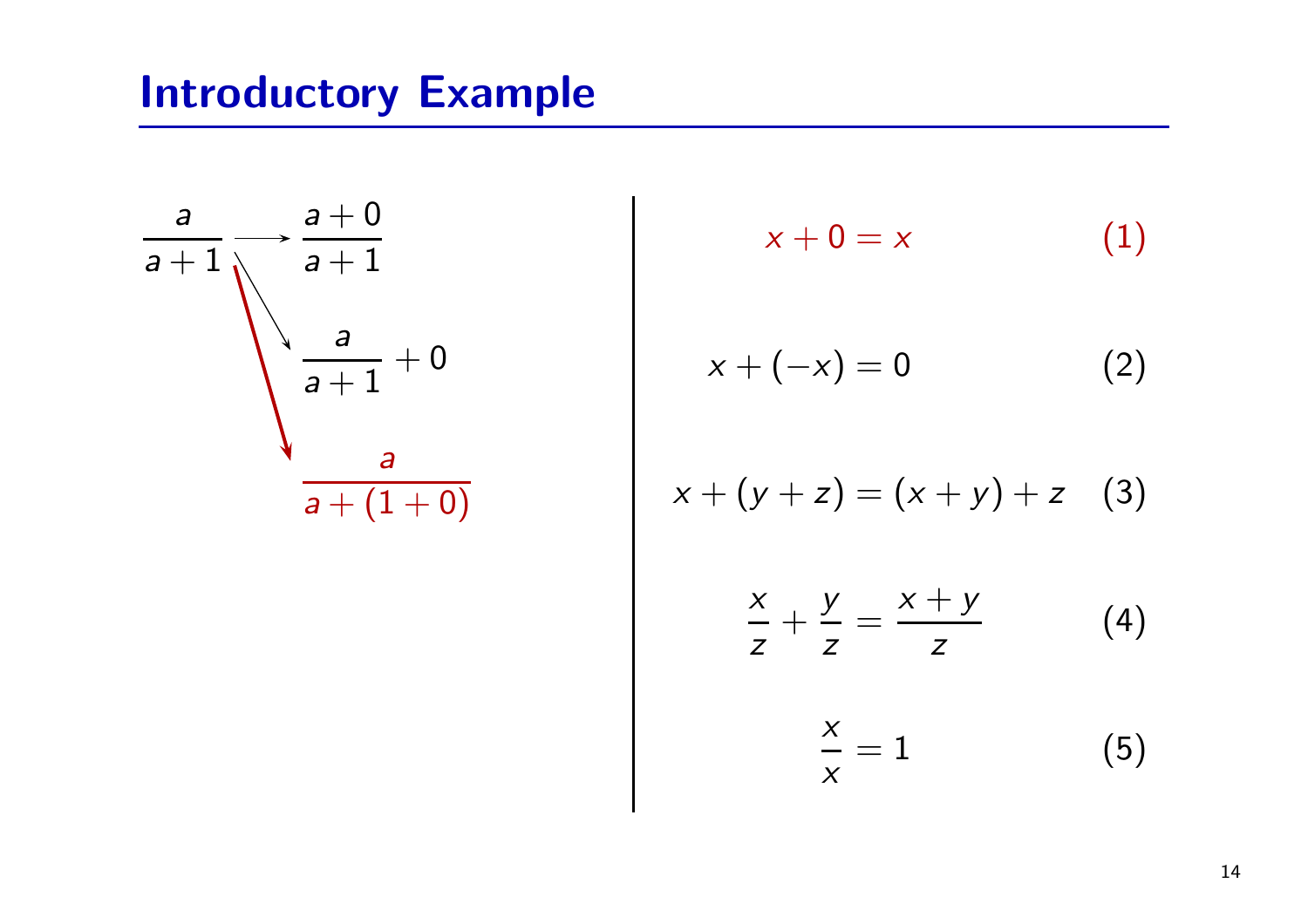$$
\frac{a}{a+1} \xrightarrow{\overline{a+1}} \frac{a+0}{a+1}
$$
\n
$$
\frac{a}{a+1} + 0
$$
\n
$$
\frac{a}{a+(1+0)}
$$
\n
$$
\frac{a}{a+\frac{a+2}{a+2}}
$$

$$
x + 0 = x \tag{1}
$$

$$
x + (-x) = 0 \tag{2}
$$

$$
x + (y + z) = (x + y) + z \quad (3)
$$

$$
\frac{x}{z} + \frac{y}{z} = \frac{x + y}{z} \tag{4}
$$

$$
\frac{x}{x} = 1 \tag{5}
$$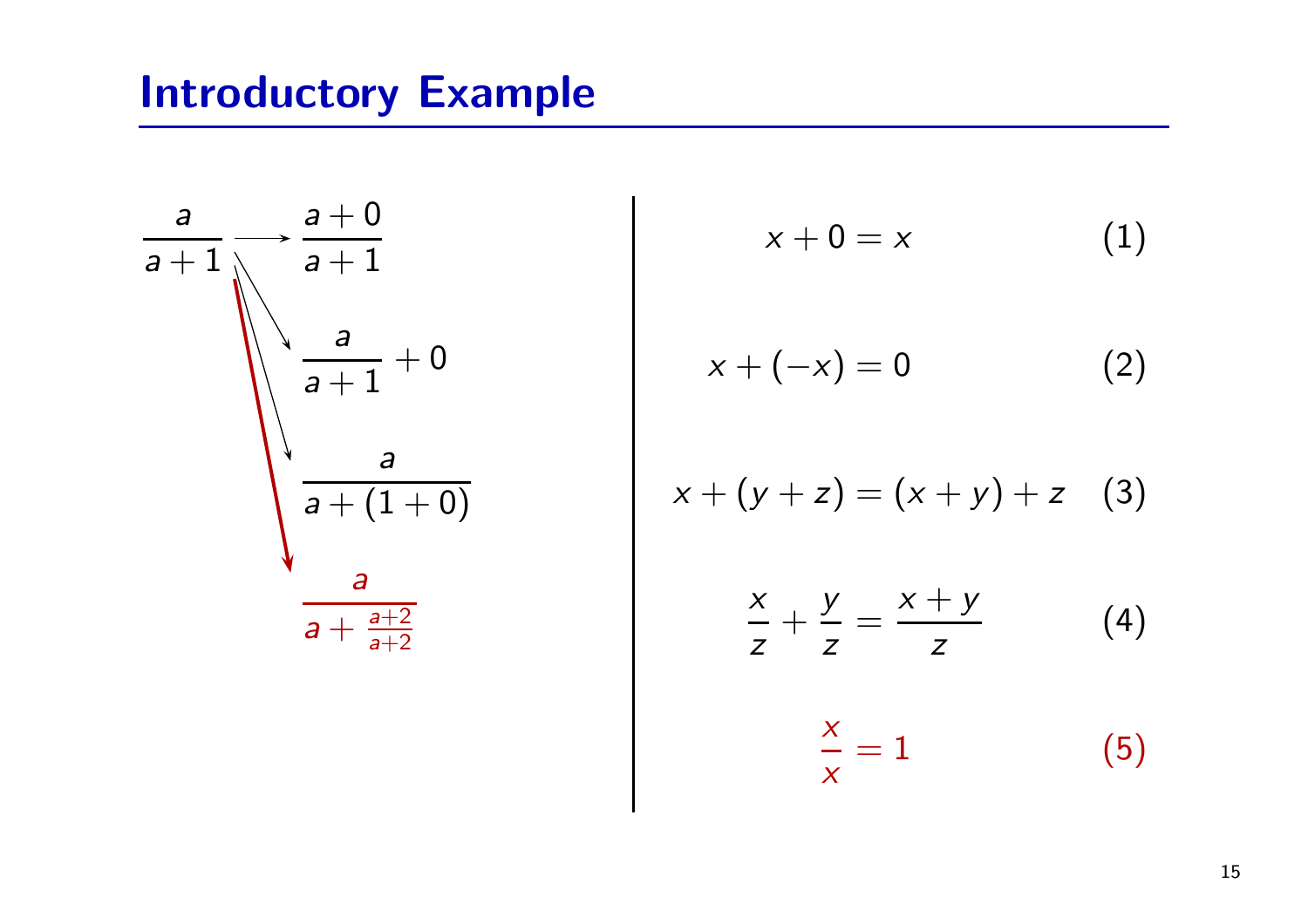

$$
x + 0 = x \tag{1}
$$

$$
x + (-x) = 0 \tag{2}
$$

$$
x + (y + z) = (x + y) + z \quad (3)
$$

$$
\frac{x}{z} + \frac{y}{z} = \frac{x + y}{z} \tag{4}
$$

$$
\frac{x}{x} = 1 \tag{5}
$$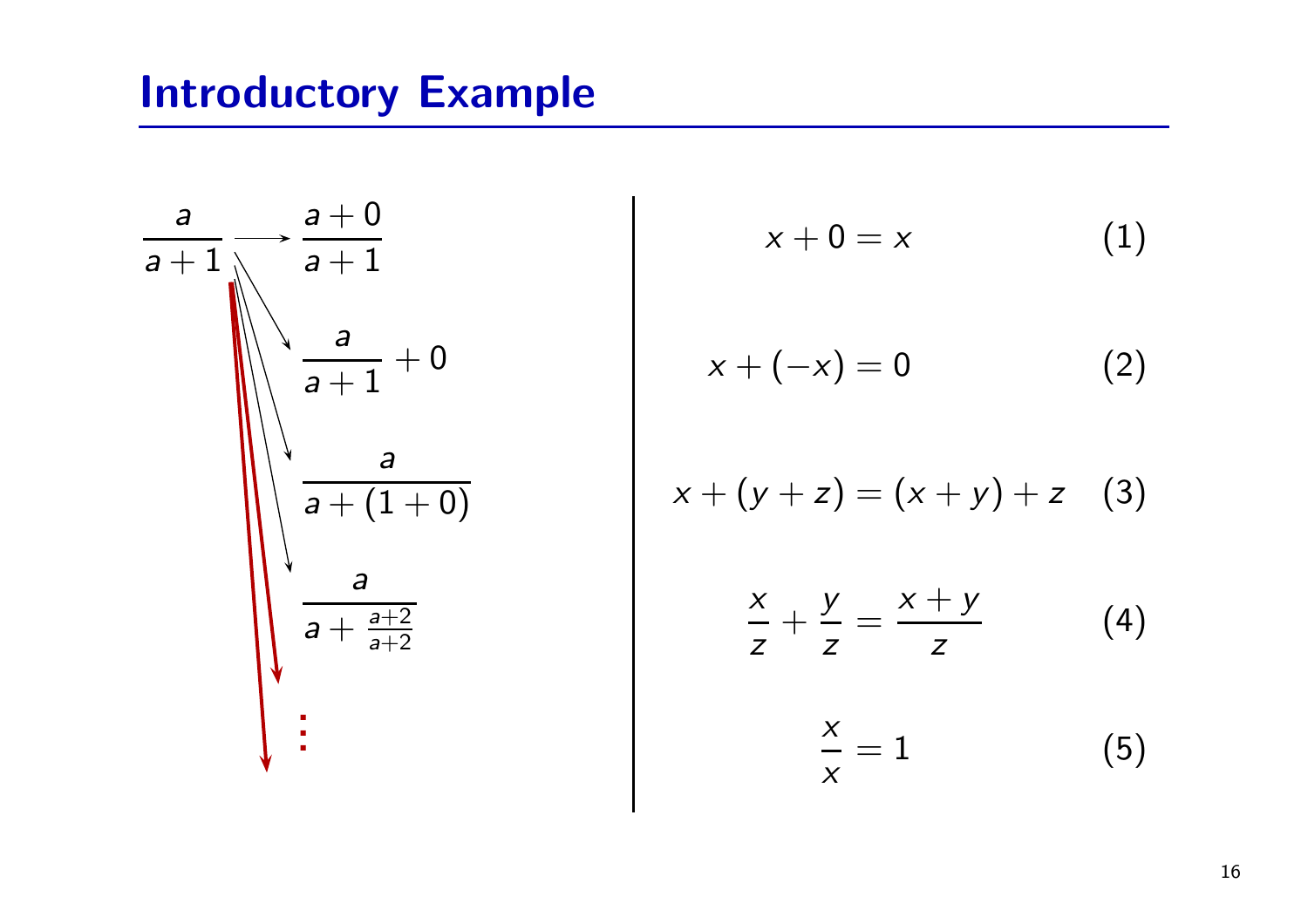$1 +$ − 1  $\mathsf{a}+1$ 

$$
x + 0 = x \tag{1}
$$

$$
x + (-x) = 0 \tag{2}
$$

$$
x + (y + z) = (x + y) + z \quad (3)
$$

$$
\frac{x}{z} + \frac{y}{z} = \frac{x + y}{z} \tag{4}
$$

$$
\frac{x}{x} = 1 \tag{5}
$$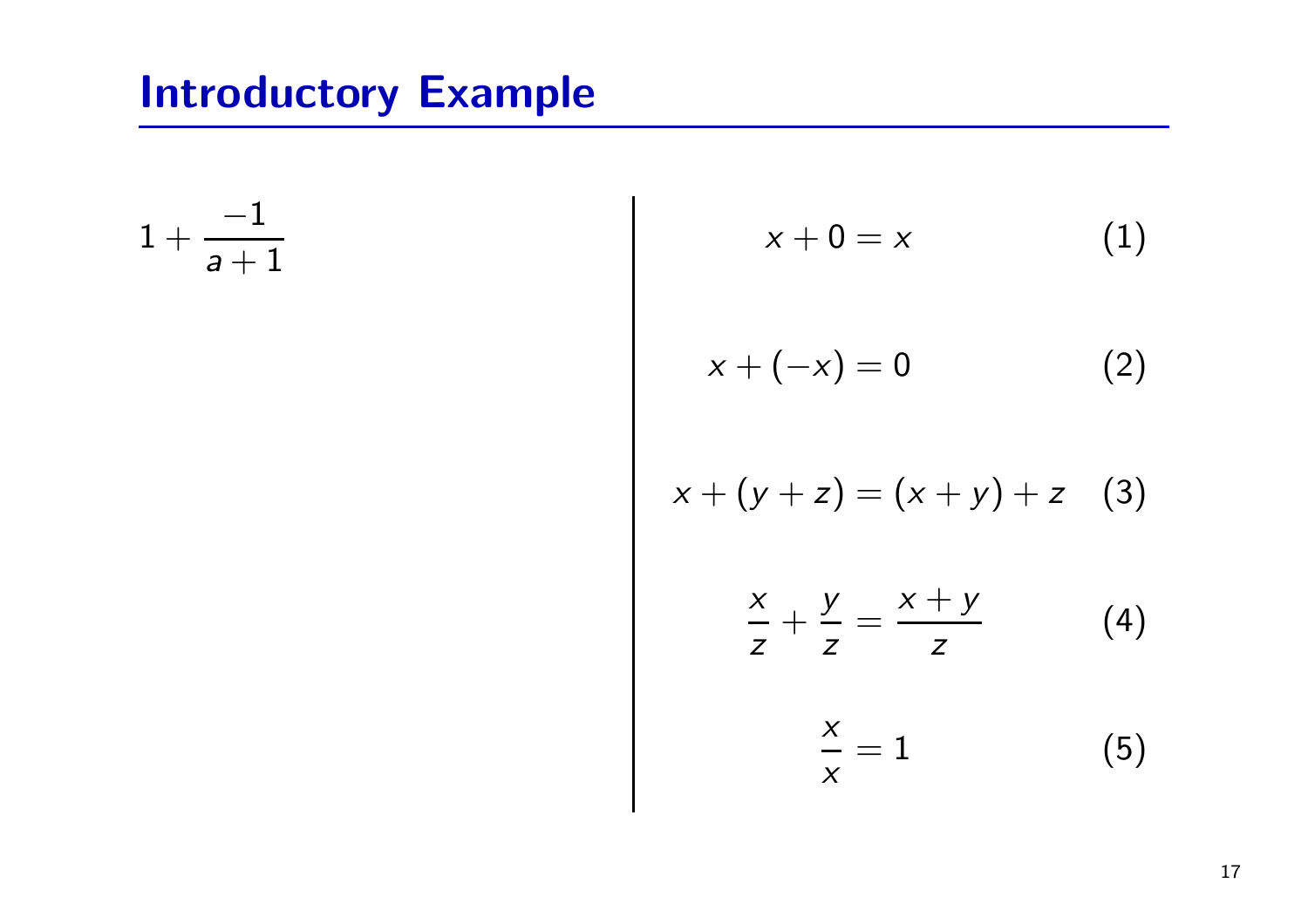$$
1+\frac{-1}{a+1}\longrightarrow \frac{a+1}{a+1}+\frac{-1}{a+1}
$$

$$
x+0=x \hspace{1.5cm} (1)
$$

$$
x + (-x) = 0 \tag{2}
$$

$$
x + (y + z) = (x + y) + z
$$
 (3)

$$
\frac{x}{z} + \frac{y}{z} = \frac{x + y}{z} \tag{4}
$$

$$
\frac{x}{x} = 1 \tag{5}
$$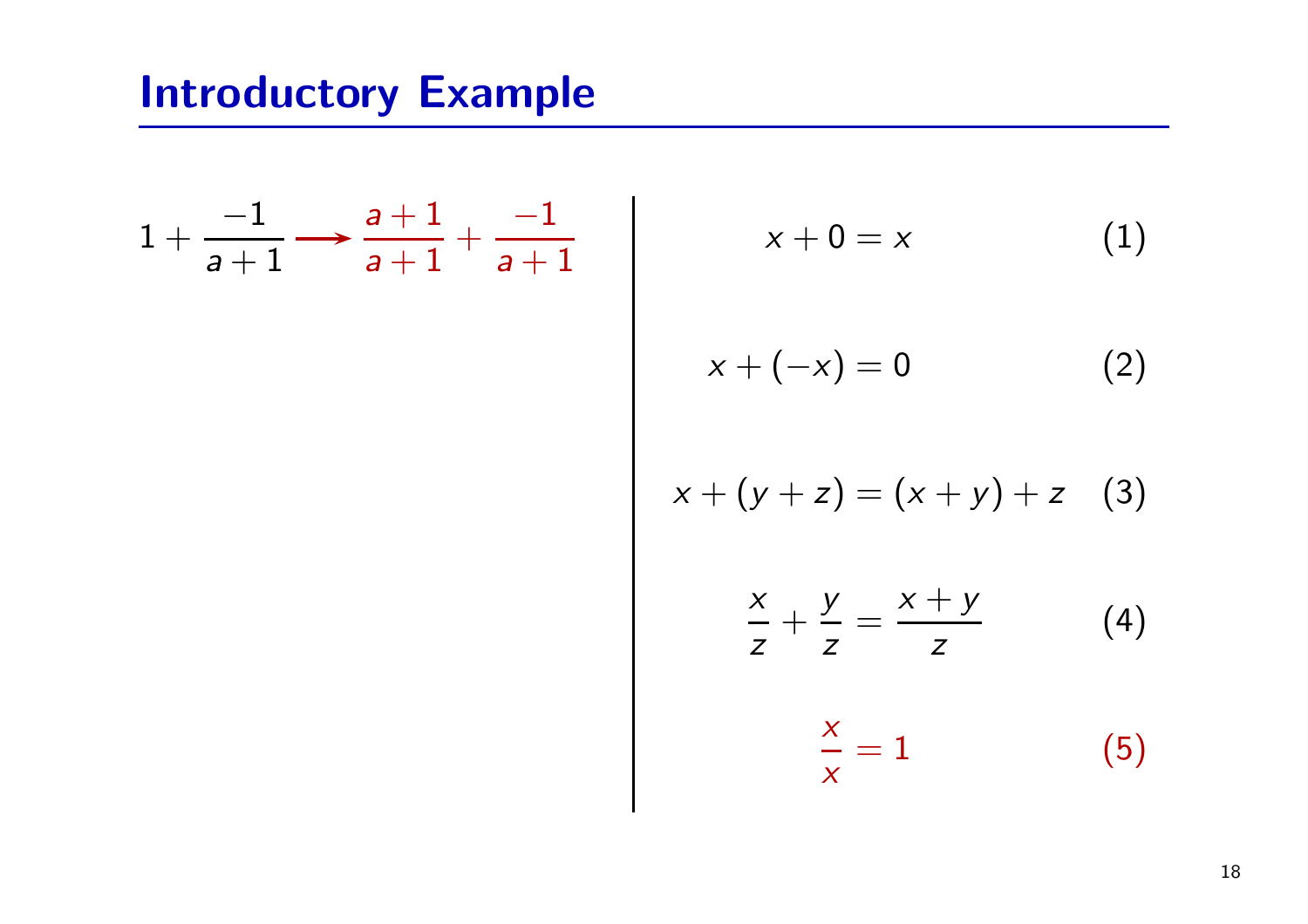$$
1 + \frac{-1}{a+1} \xrightarrow{\begin{array}{c} a+1 \\ a+1 \end{array}} + \frac{-1}{a+1}
$$

$$
\frac{a}{a} + \frac{-1}{a+1}
$$

$$
x + 0 = x \tag{1}
$$

$$
x + (-x) = 0 \tag{2}
$$

$$
x + (y + z) = (x + y) + z \quad (3)
$$

$$
\frac{x}{z} + \frac{y}{z} = \frac{x + y}{z} \tag{4}
$$

$$
\frac{x}{x} = 1 \tag{5}
$$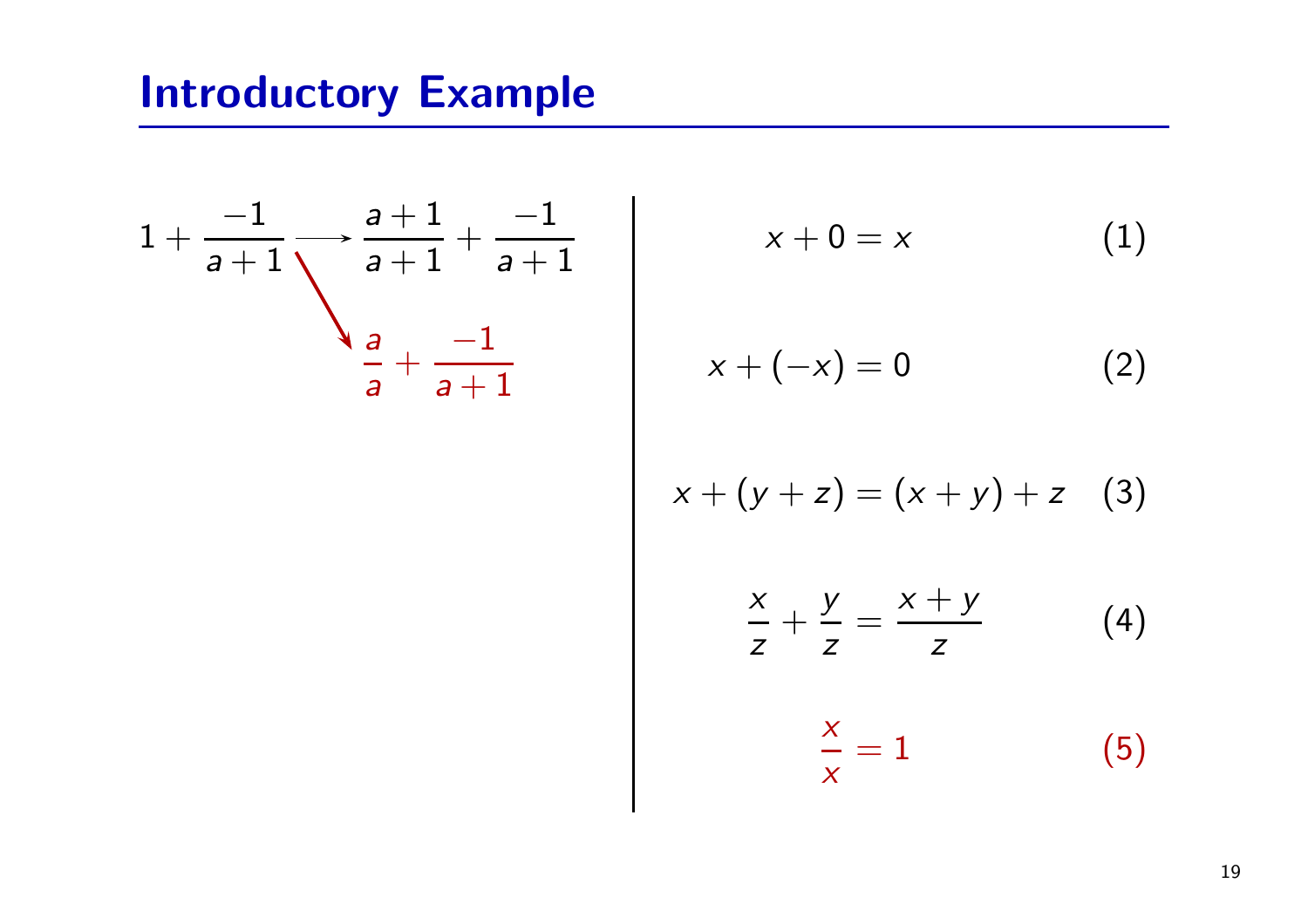$$
1 + \frac{-1}{a+1} \xrightarrow{\frac{a+1}{a+1} + \frac{-1}{a+1}}
$$

$$
\frac{a}{a} + \frac{-1}{a+1}
$$

$$
1 + \frac{-1}{a+\frac{a}{a}} \qquad \frac{1}{a+1}
$$

$$
x + 0 = x \tag{1}
$$

$$
x + (-x) = 0 \tag{2}
$$

$$
x + (y + z) = (x + y) + z \quad (3)
$$

$$
\frac{x}{z} + \frac{y}{z} = \frac{x + y}{z} \tag{4}
$$

$$
\frac{x}{x} = 1 \tag{5}
$$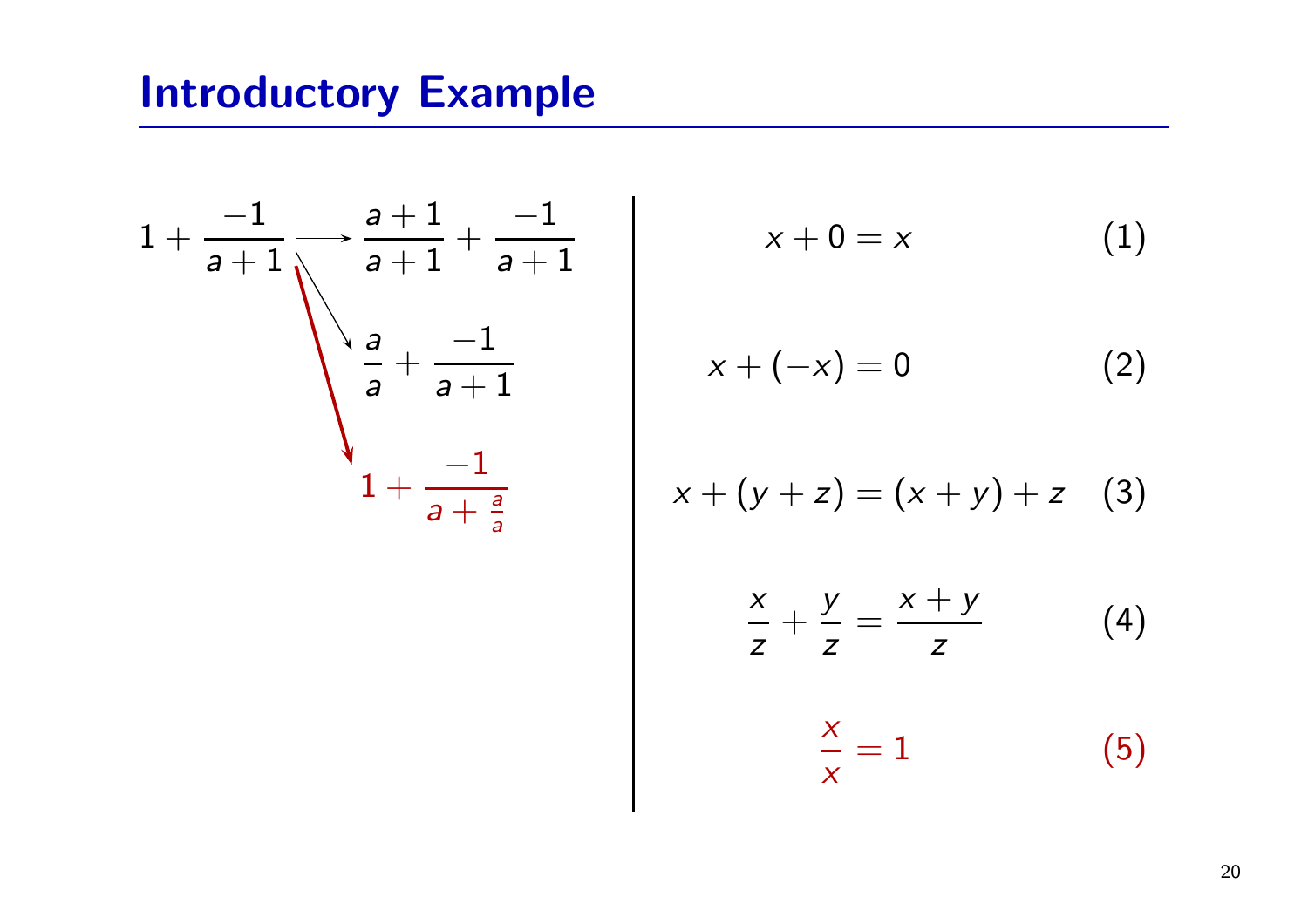$$
1 + \frac{-1}{a+1} \xrightarrow{\frac{a+1}{a+1} + \frac{-1}{a+1}}
$$
  

$$
\begin{array}{c}\n\frac{a}{a} + \frac{-1}{a+1} \\
1 + \frac{-1}{a+\frac{a}{a}} \\
1 + \frac{-1+0}{a+1}\n\end{array}
$$

$$
x + 0 = x \tag{1}
$$

$$
x + (-x) = 0 \tag{2}
$$

$$
x + (y + z) = (x + y) + z \quad (3)
$$

$$
\frac{x}{z} + \frac{y}{z} = \frac{x + y}{z} \tag{4}
$$

$$
\frac{x}{x} = 1 \tag{5}
$$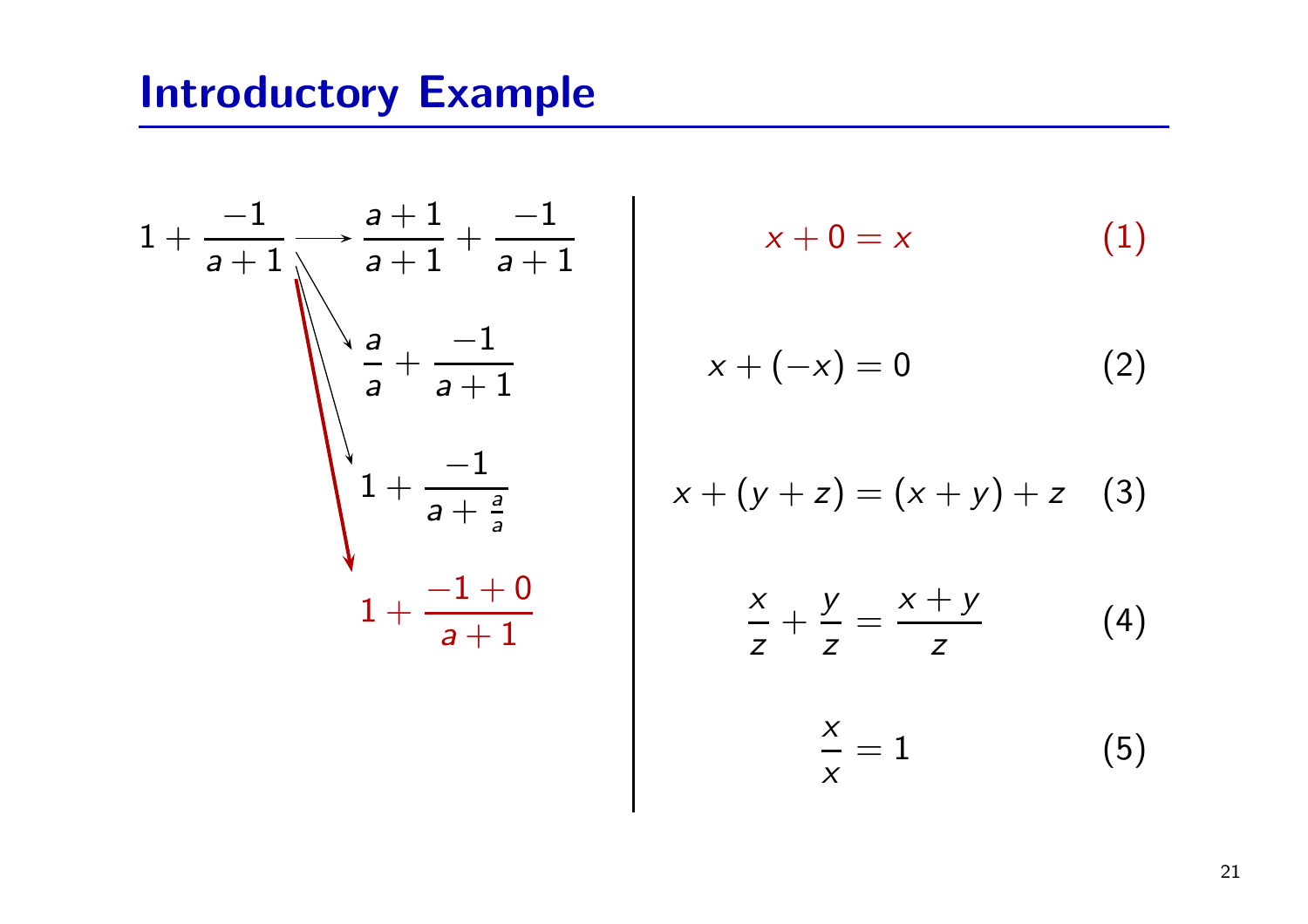

$$
x + 0 = x \tag{1}
$$

$$
x + (-x) = 0 \tag{2}
$$

$$
x + (y + z) = (x + y) + z \quad (3)
$$

$$
\frac{x}{z} + \frac{y}{z} = \frac{x + y}{z} \tag{4}
$$

$$
\frac{x}{x} = 1 \tag{5}
$$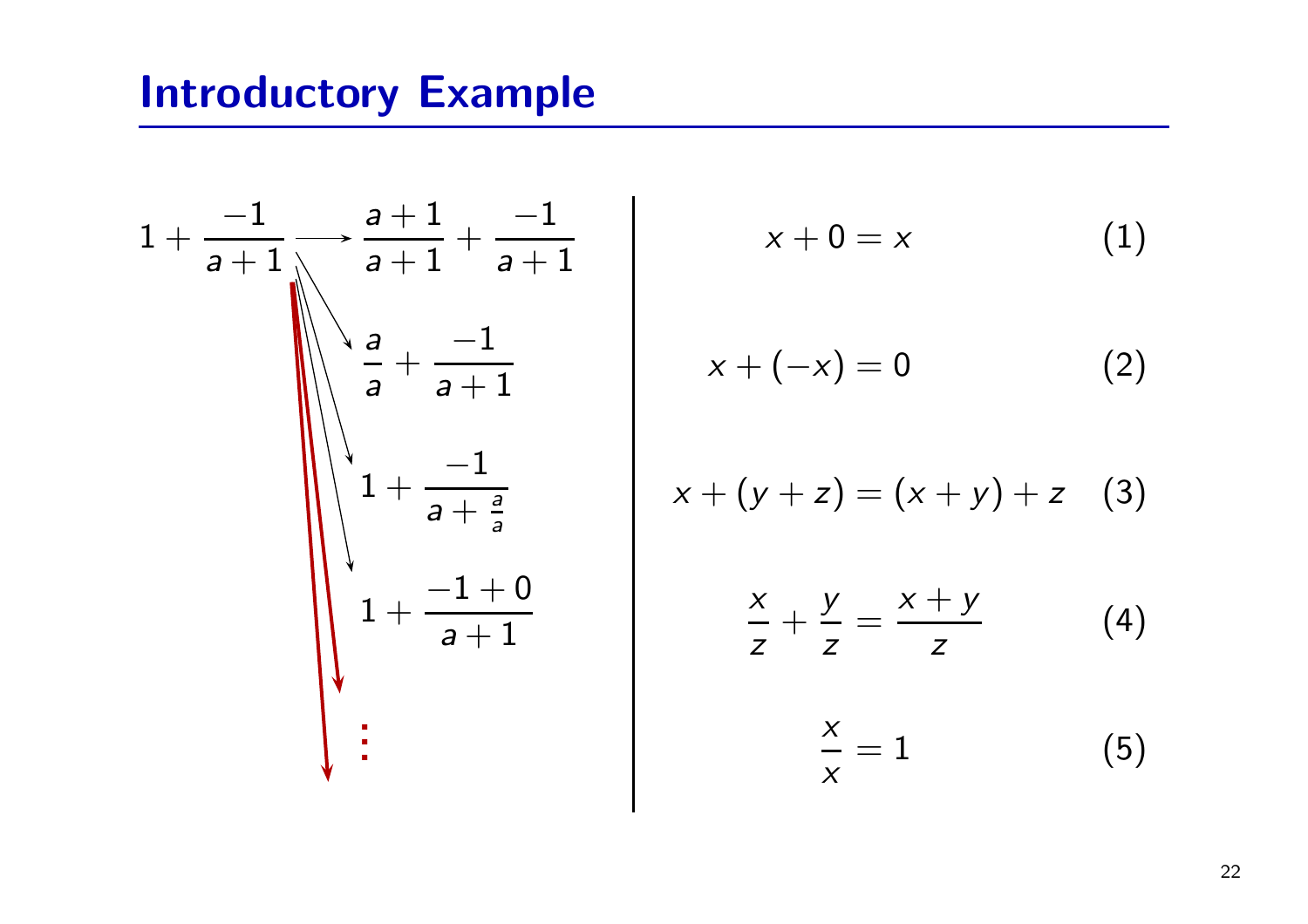Unrestricted application of equations leads to

- infinitely many equality chains,
- infinitely long equality chains.

 $\Rightarrow$  The chance to find the desired goal is very small.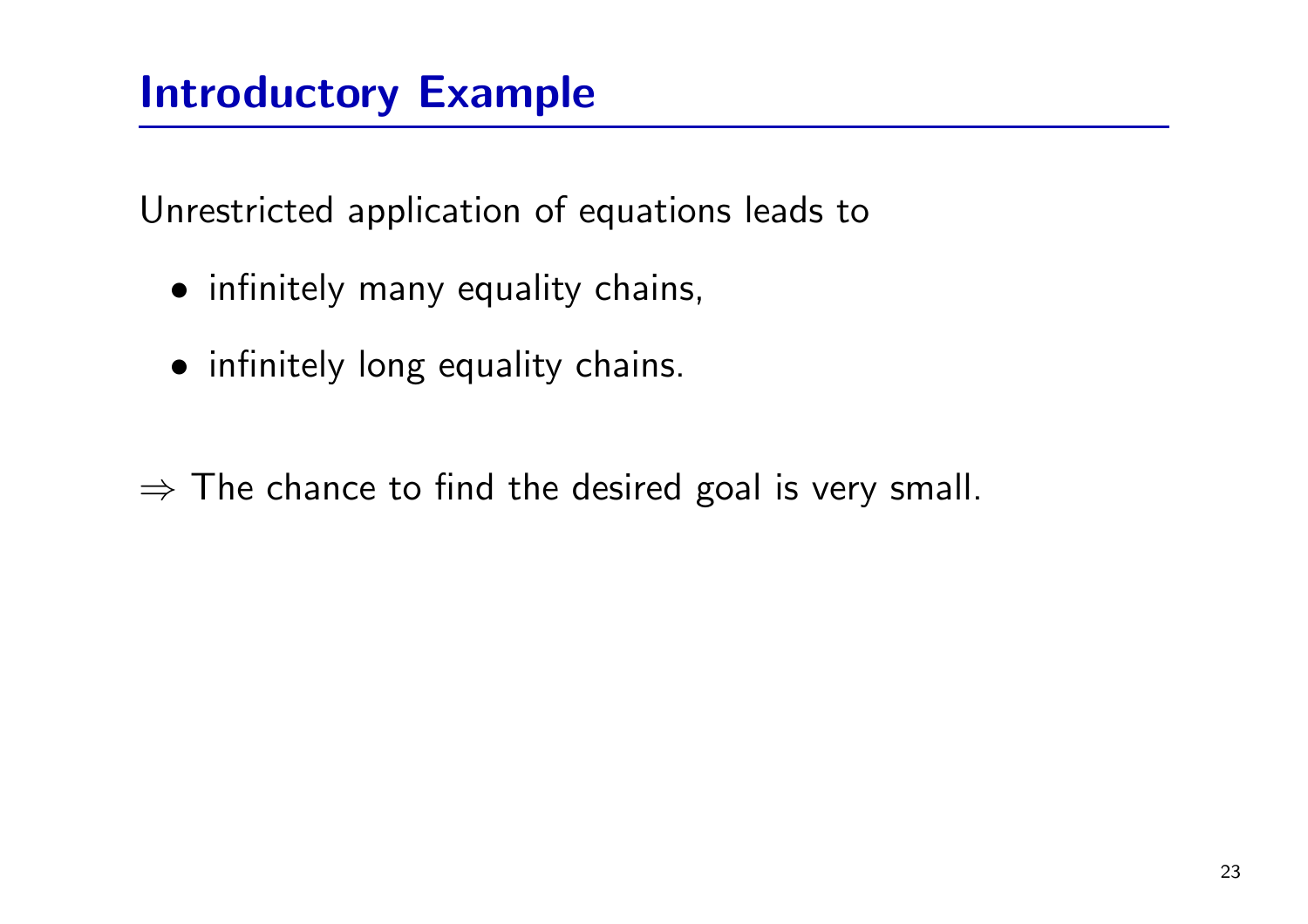A better approach:

Apply equations in such a way that terms become "simpler". Start from both sides:

• •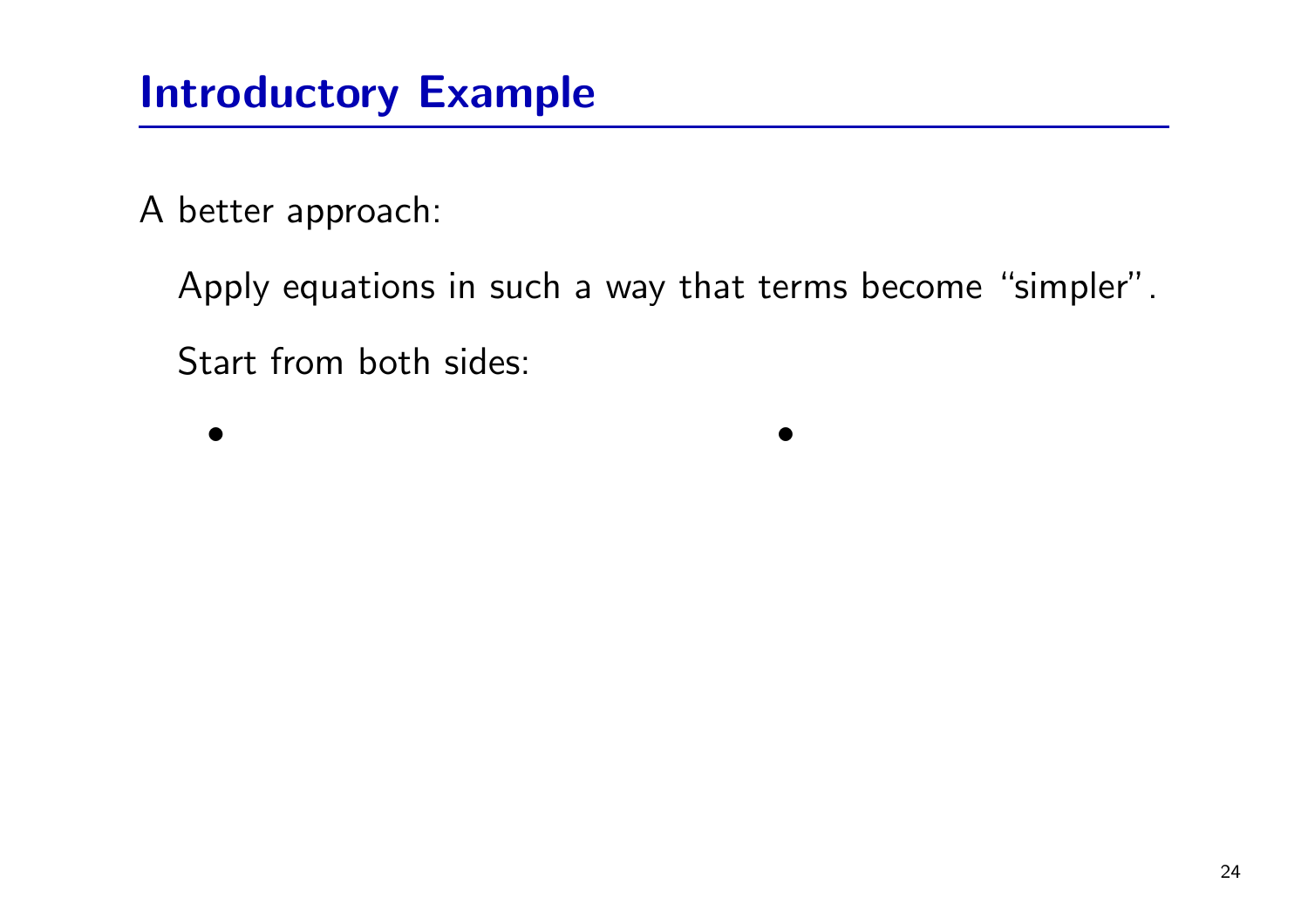A better approach:

Apply equations in such a way that terms become "simpler".

Start from both sides:

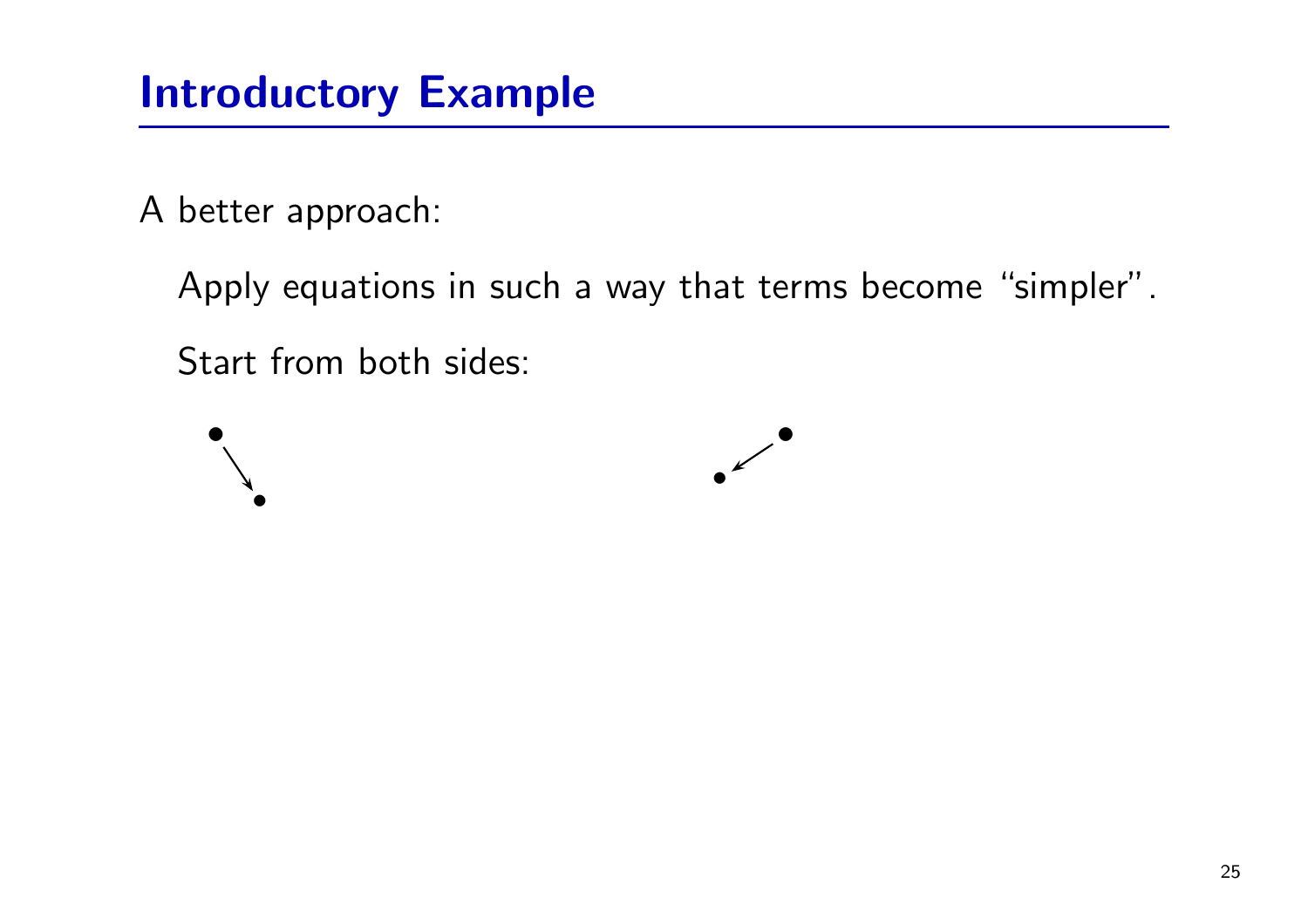A better approach:

Apply equations in such a way that terms become "simpler".

Start from both sides:

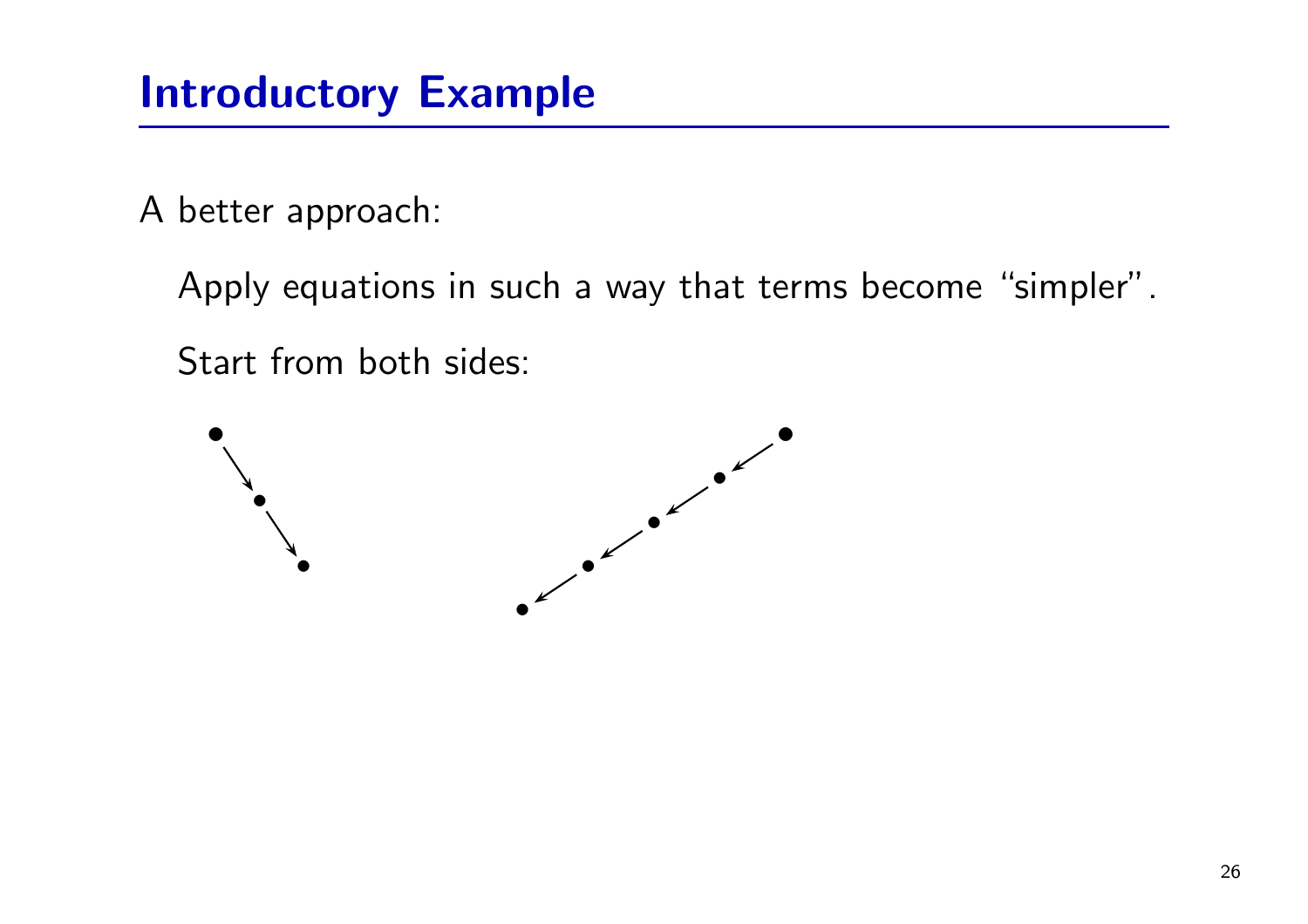A better approach:

Apply equations in such a way that terms become "simpler".

Start from both sides:

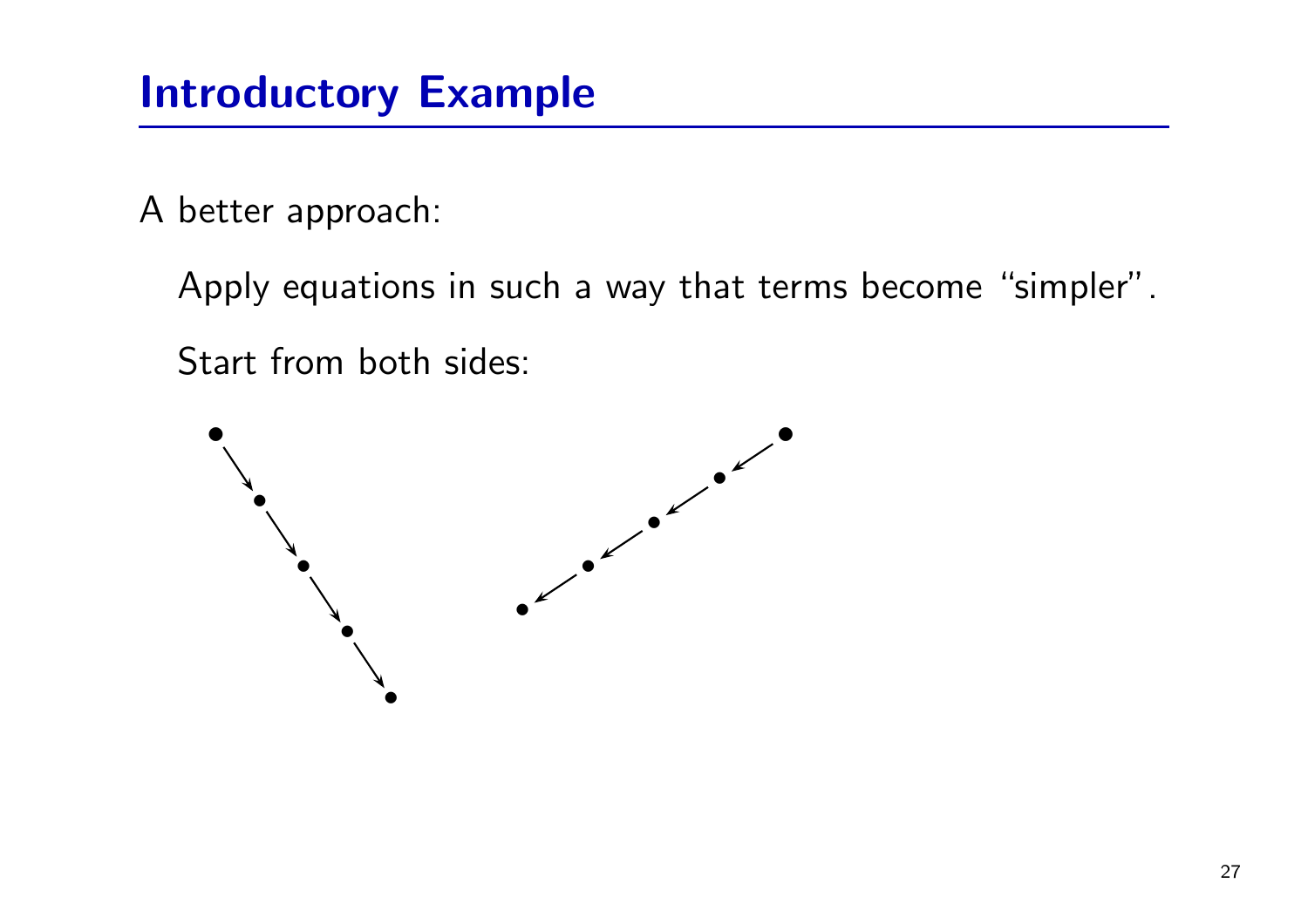A better approach:

Apply equations in such a way that terms become "simpler".

Start from both sides:



The terms are equal, if both derivations meet.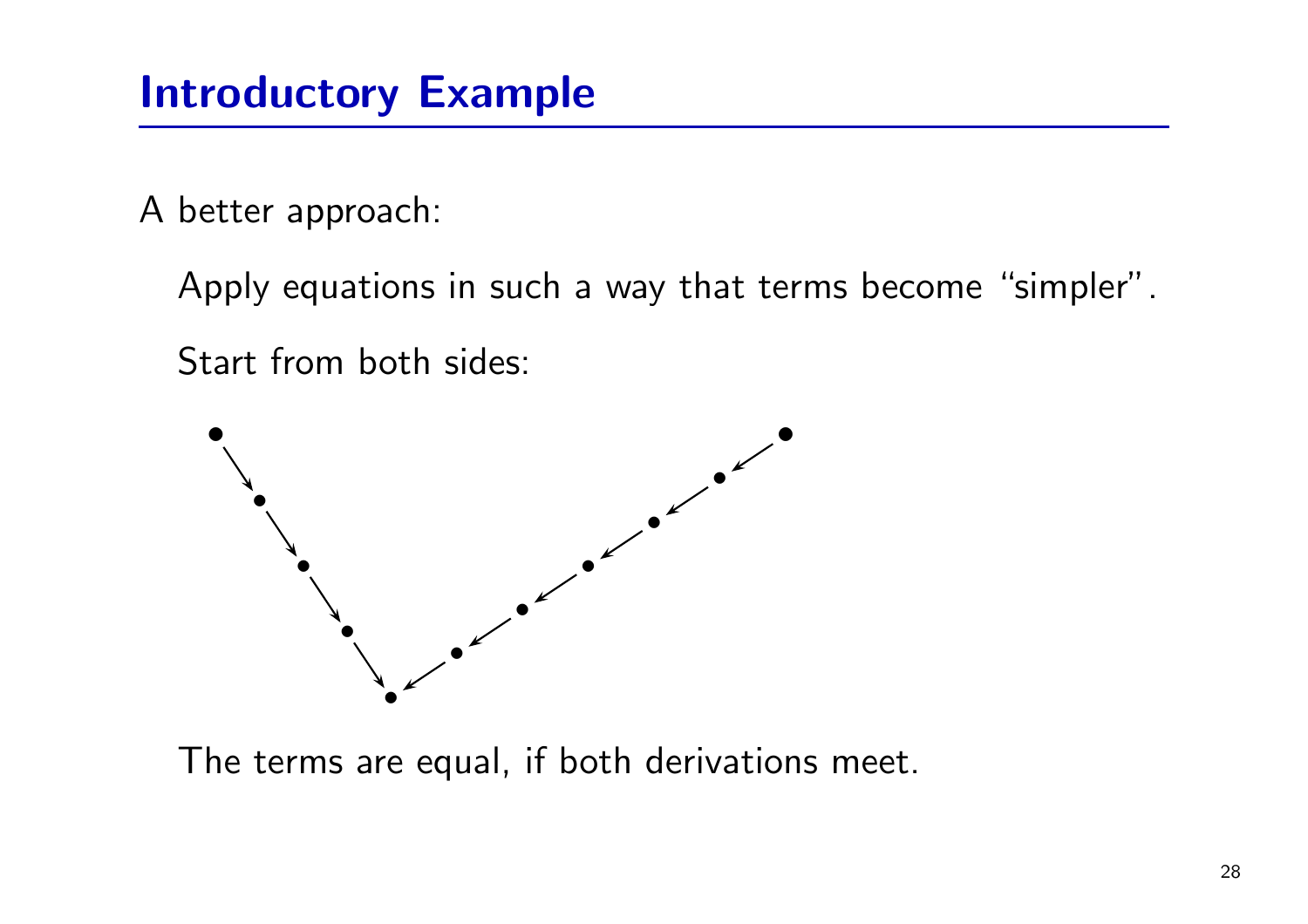$$
x + 0 = x \qquad (1)
$$
  
\n
$$
x + (-x) = 0 \qquad (2)
$$
  
\n
$$
x + (y + z) = (x + y) + z \qquad (3)
$$
  
\n
$$
\frac{x}{z} + \frac{y}{z} = \frac{x + y}{z} \qquad (4)
$$
  
\n
$$
\frac{x}{x} = 1 \qquad (5)
$$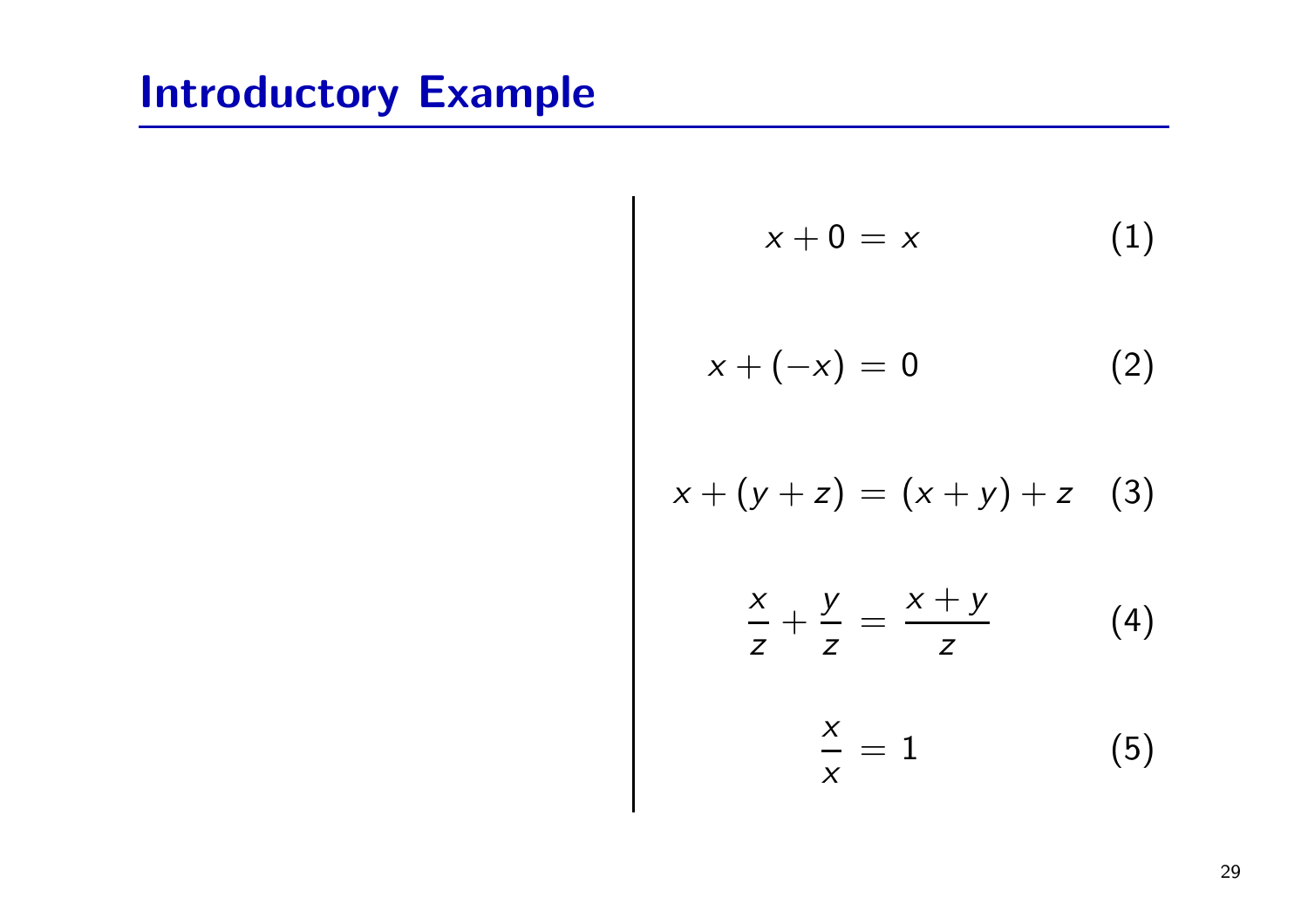Orient equations.

$$
x + 0 \rightarrow x \qquad (1)
$$
\n
$$
x + (-x) \rightarrow 0 \qquad (2)
$$
\n
$$
x + (y + z) \rightarrow (x + y) + z \qquad (3)
$$
\n
$$
\frac{x}{z} + \frac{y}{z} \rightarrow \frac{x + y}{z} \qquad (4)
$$
\n
$$
\frac{x}{x} \rightarrow 1 \qquad (5)
$$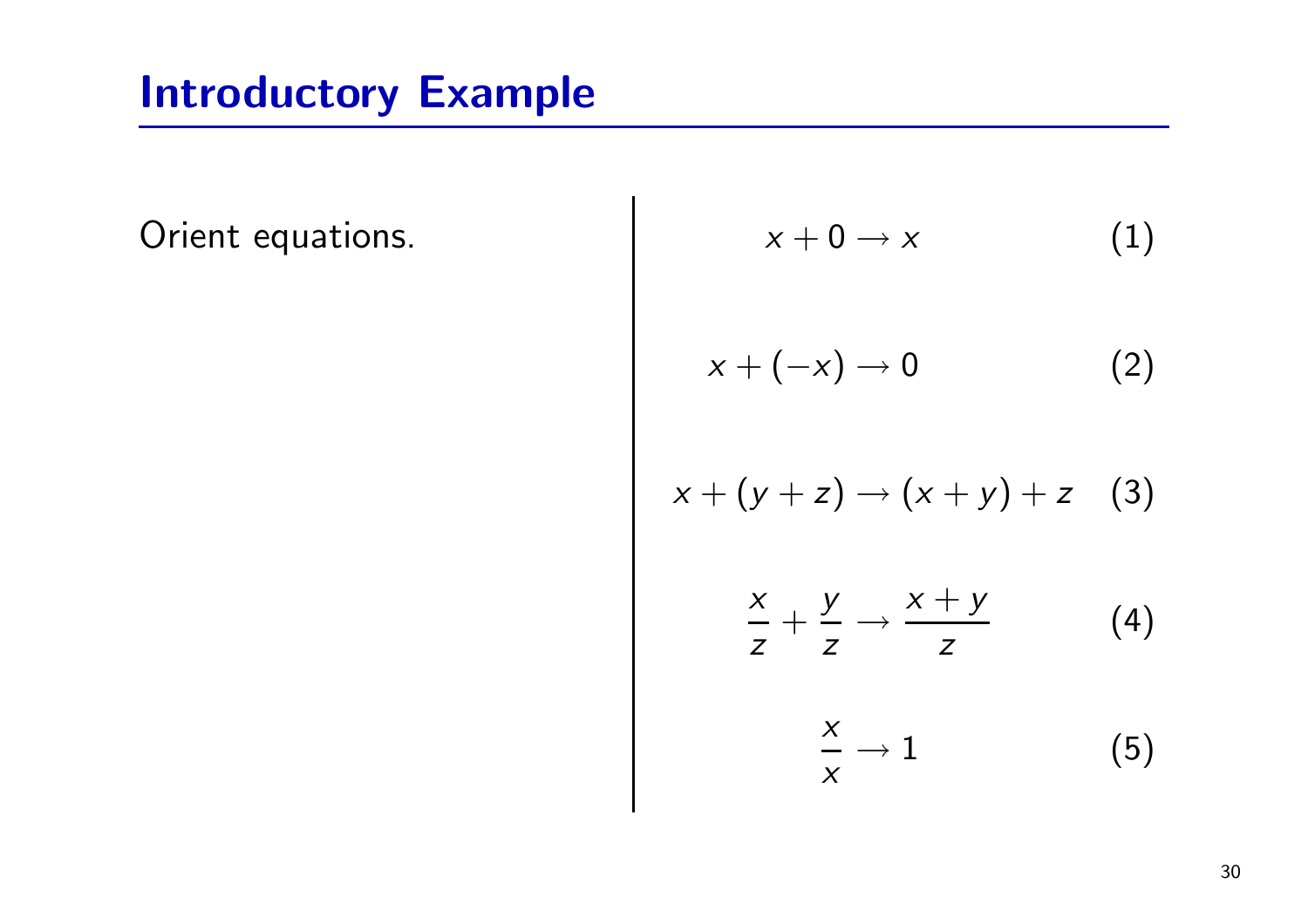Orient equations.

Advantage: Now there are only finitely many and finitely long derivations.

$$
x + 0 \rightarrow x \qquad (1)
$$
\n
$$
x + (-x) \rightarrow 0 \qquad (2)
$$
\n
$$
x + (y + z) \rightarrow (x + y) + z \qquad (3)
$$
\n
$$
\frac{x}{z} + \frac{y}{z} \rightarrow \frac{x + y}{z} \qquad (4)
$$
\n
$$
\frac{x}{z} \rightarrow 1 \qquad (5)
$$

x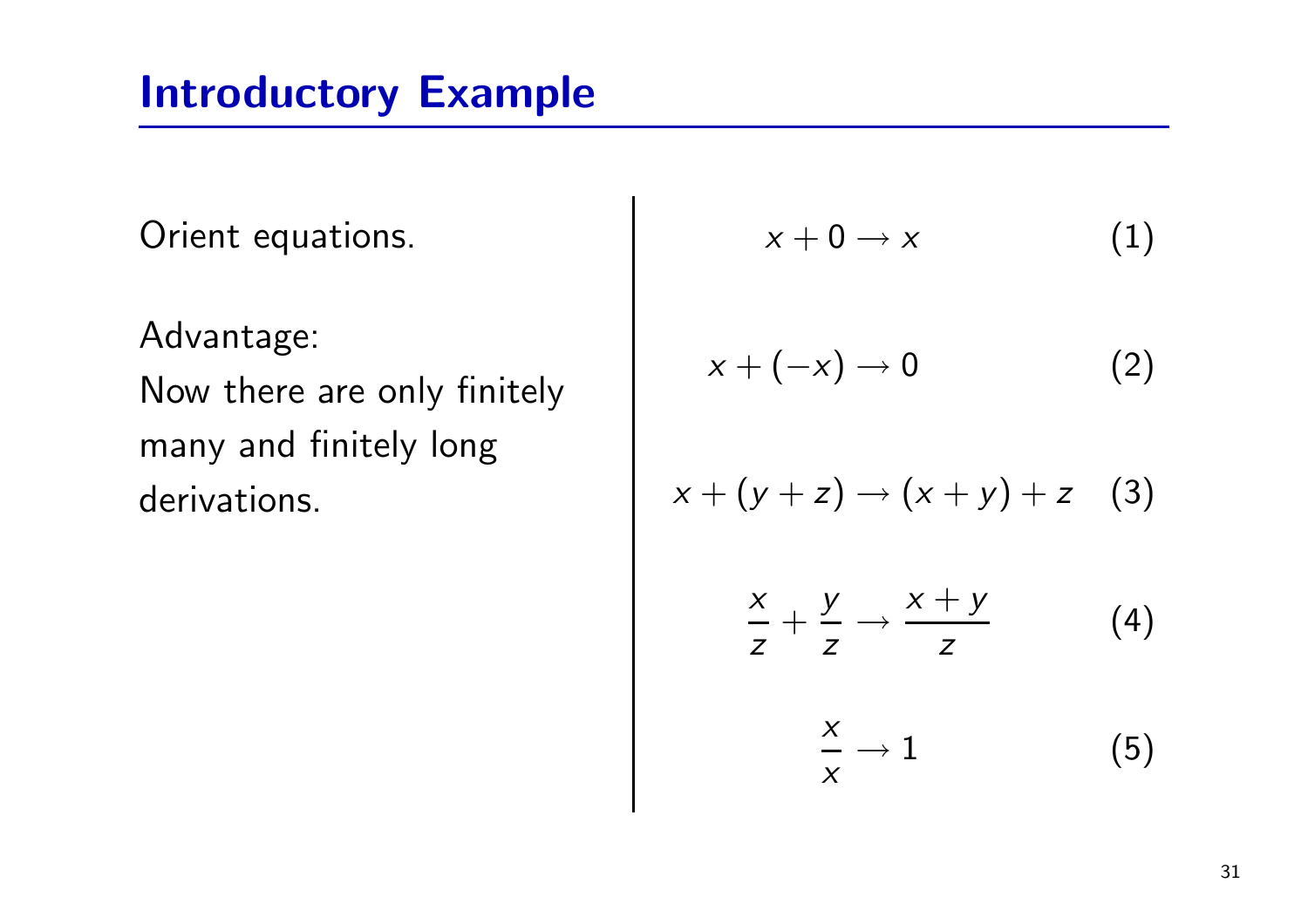Orient equations.

But:

Now none of the equations is applicable to one of the terms

$$
\frac{a}{a+1}, \quad 1+\frac{-1}{a+1}
$$

$$
x+0\to x \hspace{1.5cm} (1)
$$

$$
x + (-x) \to 0 \tag{2}
$$

$$
x + (y + z) \rightarrow (x + y) + z \quad (3)
$$
  

$$
\frac{x}{z} + \frac{y}{z} \rightarrow \frac{x + y}{z} \quad (4)
$$

$$
\frac{x}{x} \to 1 \tag{5}
$$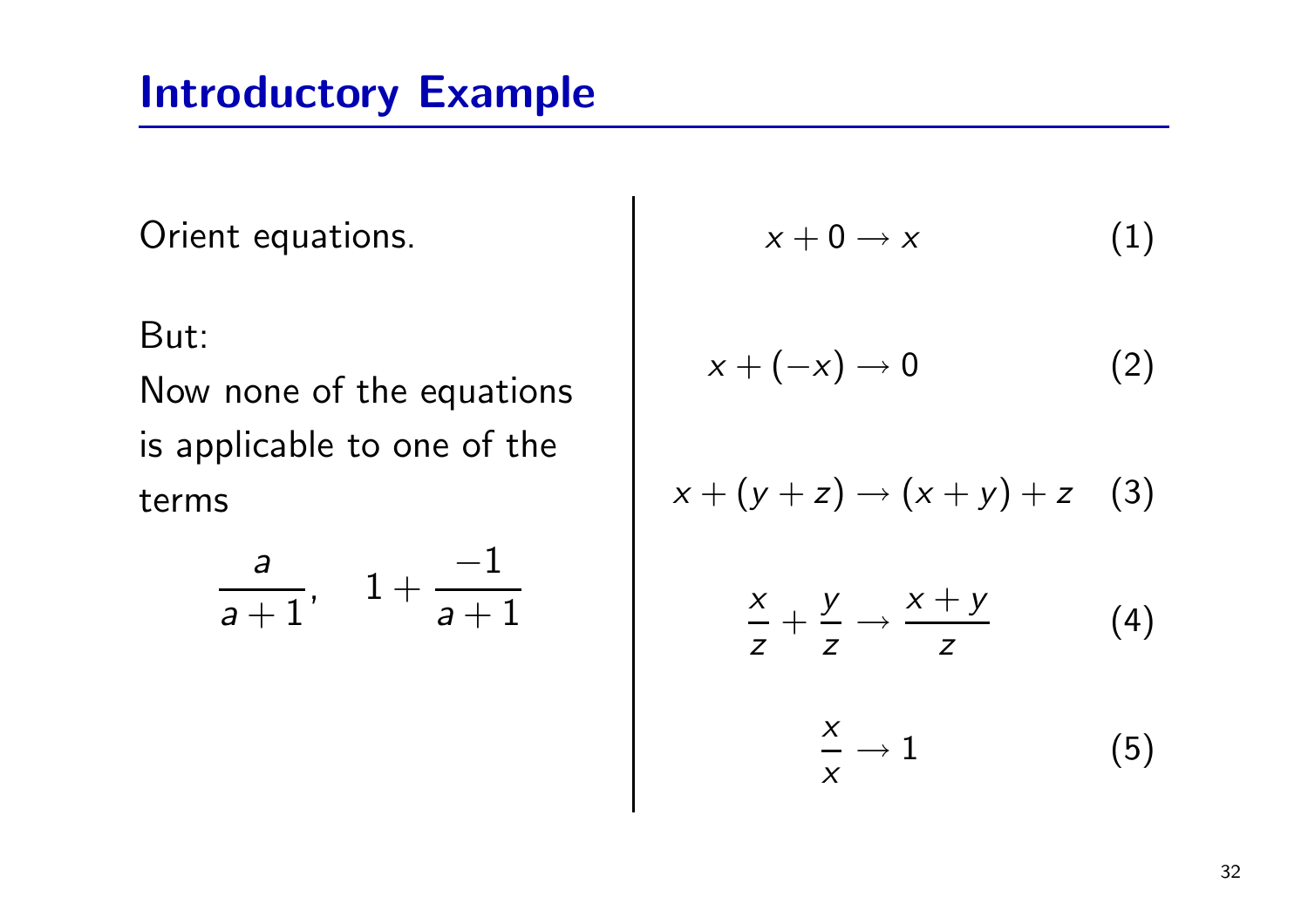The chain of equalities we considered at the beginning looks roughly like this:

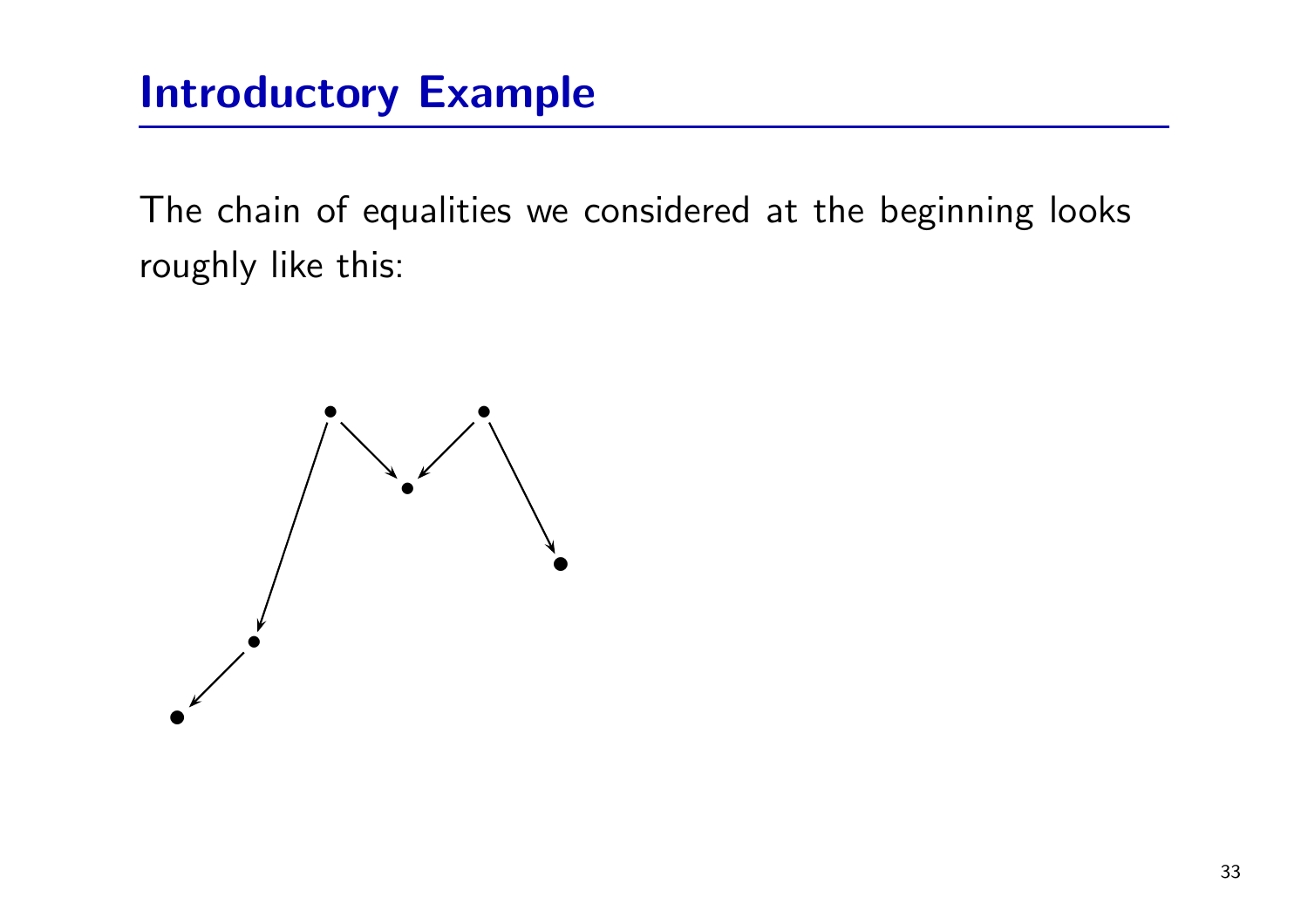Idea:

Derive new equations that enable "shortcuts".

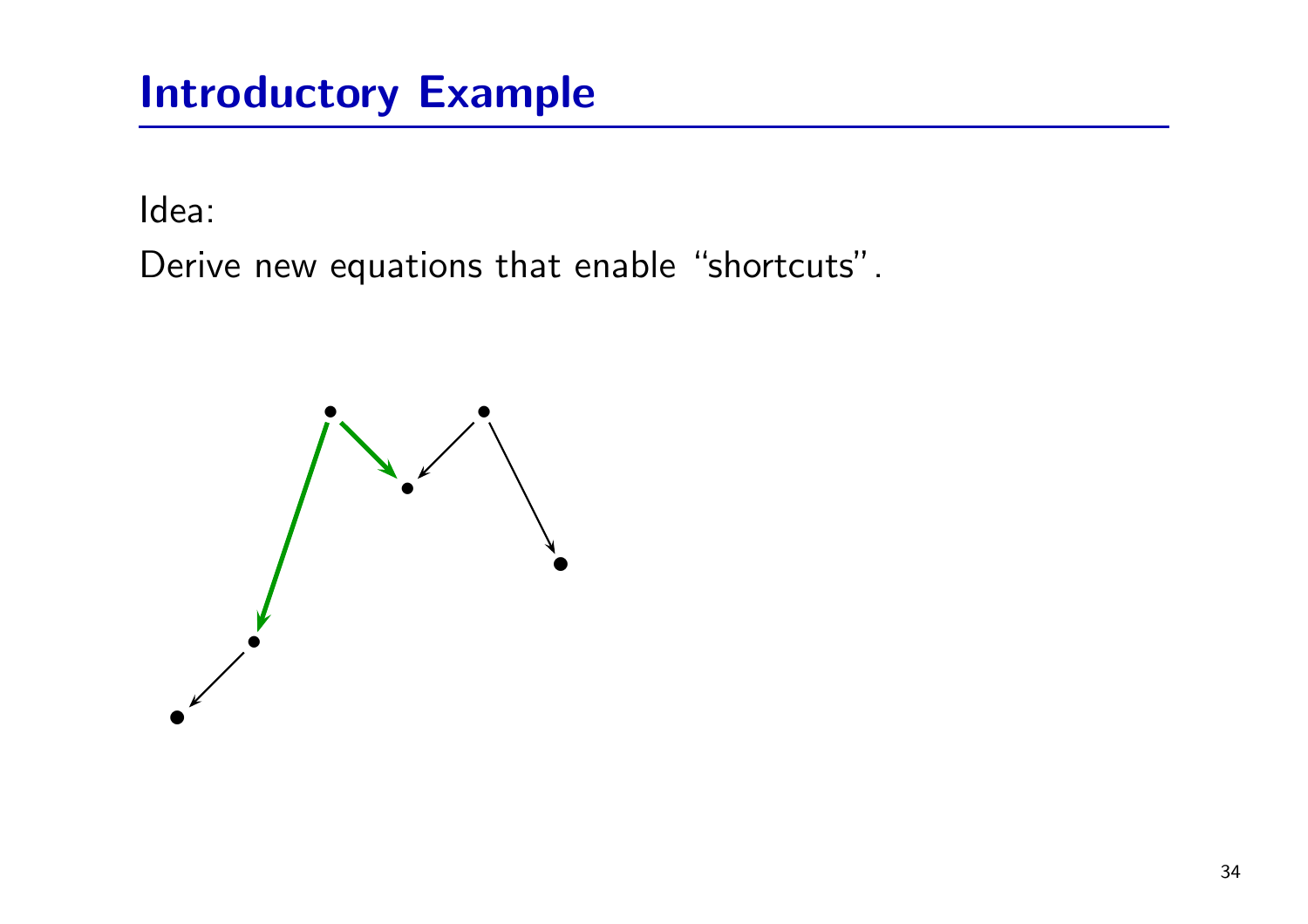Idea:

Derive new equations that enable "shortcuts".



From

$$
x + (-x) \to 0 \qquad \qquad (2)
$$

$$
x + (y + z) \rightarrow (x + y) + z
$$
 (3)

we derive

 $(x + y) + (-y) \rightarrow x + 0$  (6)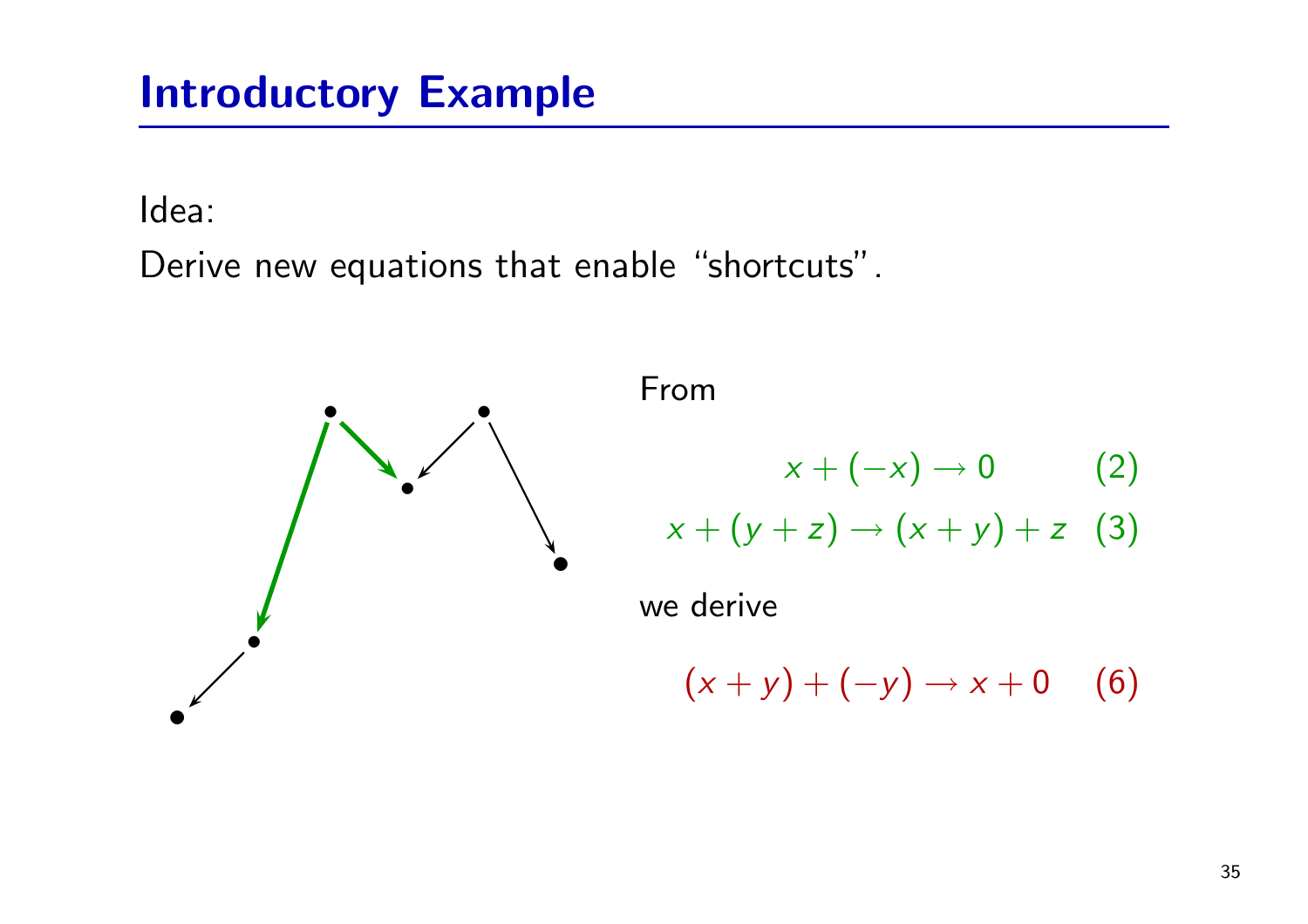Idea:

Derive new equations that enable "shortcuts".



From

$$
x + (-x) \to 0 \qquad (2)
$$

$$
x + (y + z) \rightarrow (x + y) + z
$$
 (3)

we derive

 $(x + y) + (-y) \rightarrow x + 0$  (6)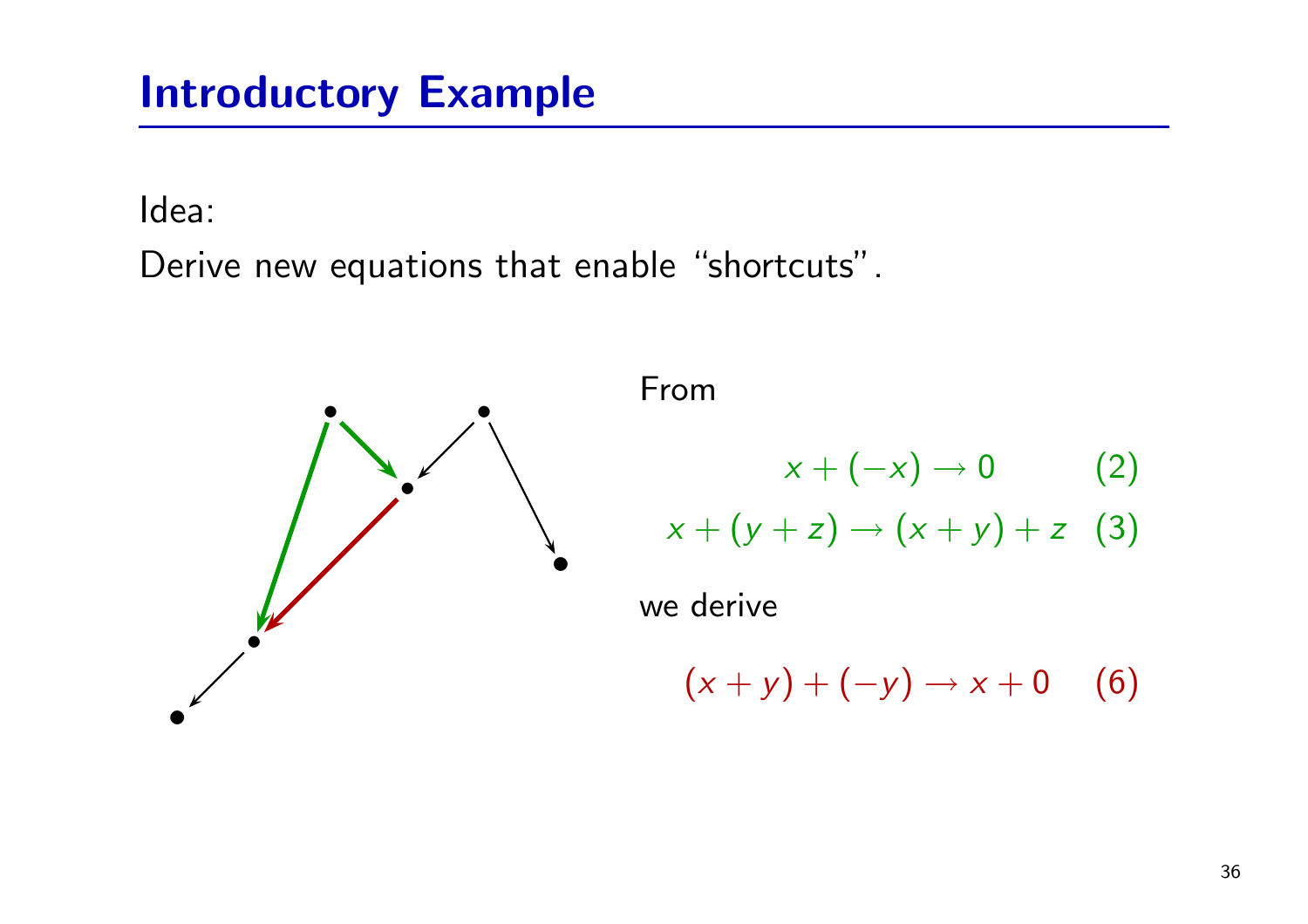Idea:

Derive new equations that enable "shortcuts".

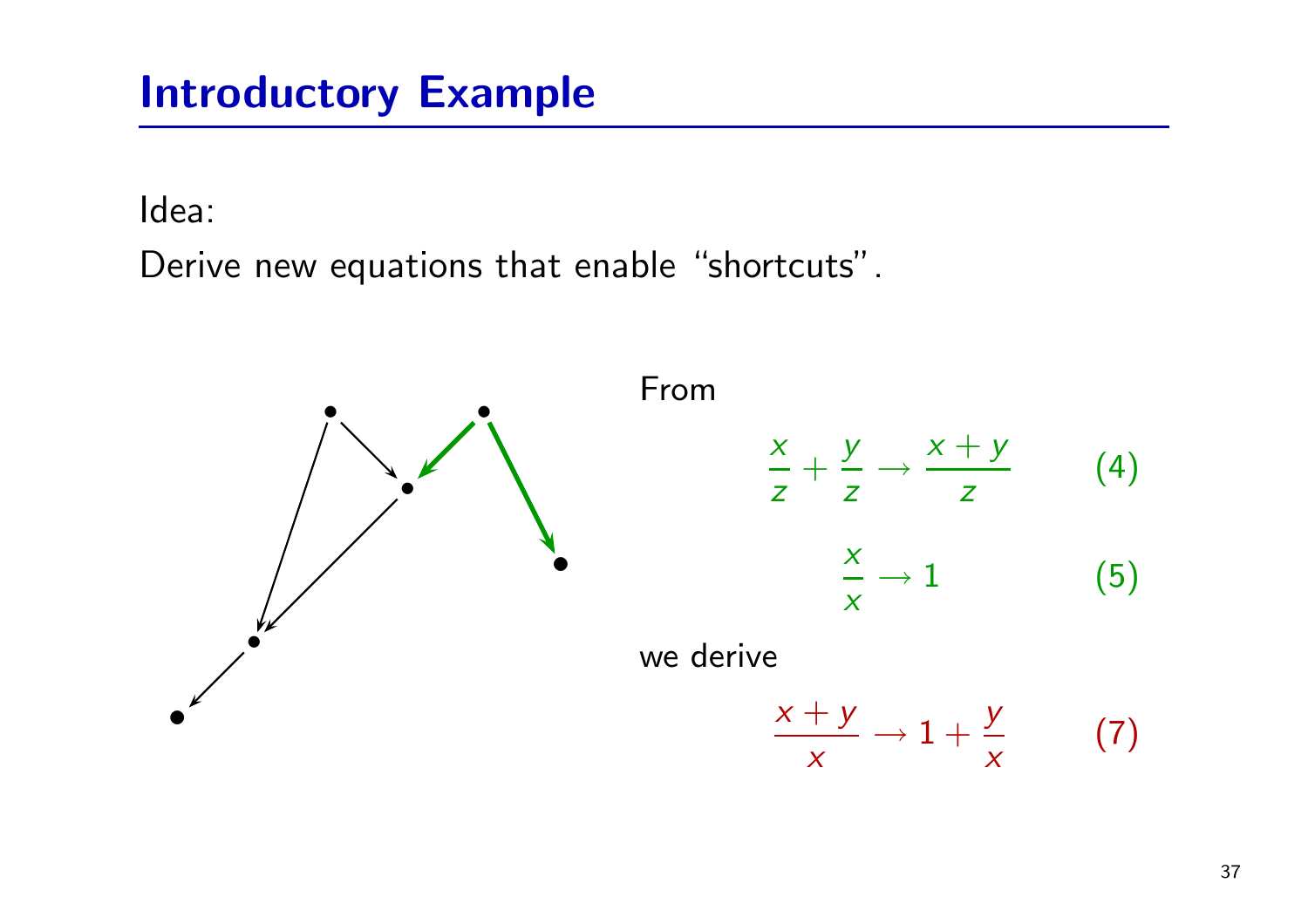Idea:

Derive new equations that enable "shortcuts".

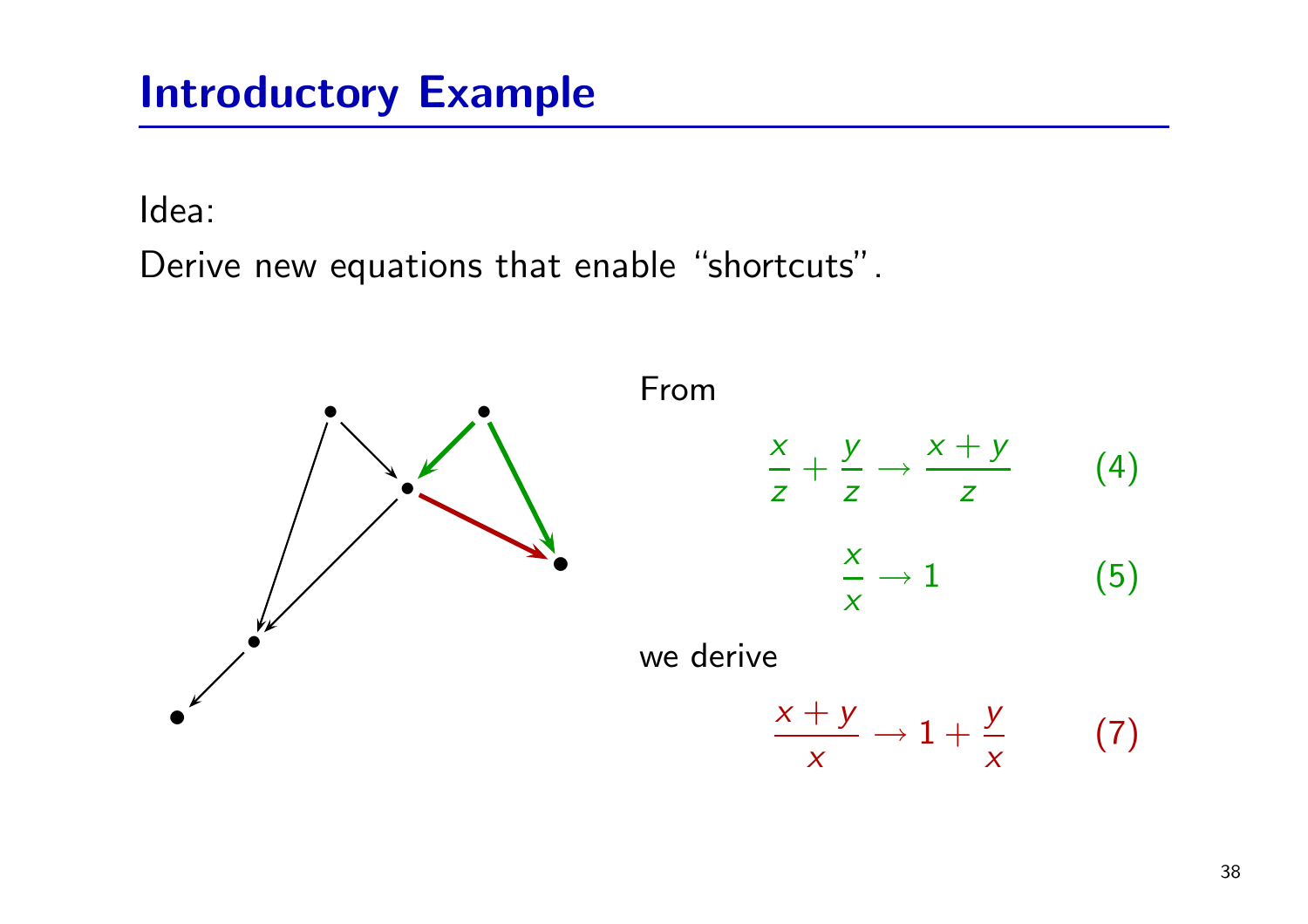Idea:

Derive new equations that enable "shortcuts".



From

$$
(x + y) + (-y) \rightarrow x + 0 \quad (6)
$$
  

$$
\frac{x + y}{x} \rightarrow 1 + \frac{y}{x} \quad (7)
$$

we derive

$$
1+\frac{-y}{x+y}\rightarrow \frac{x+0}{x+y} \qquad (8)
$$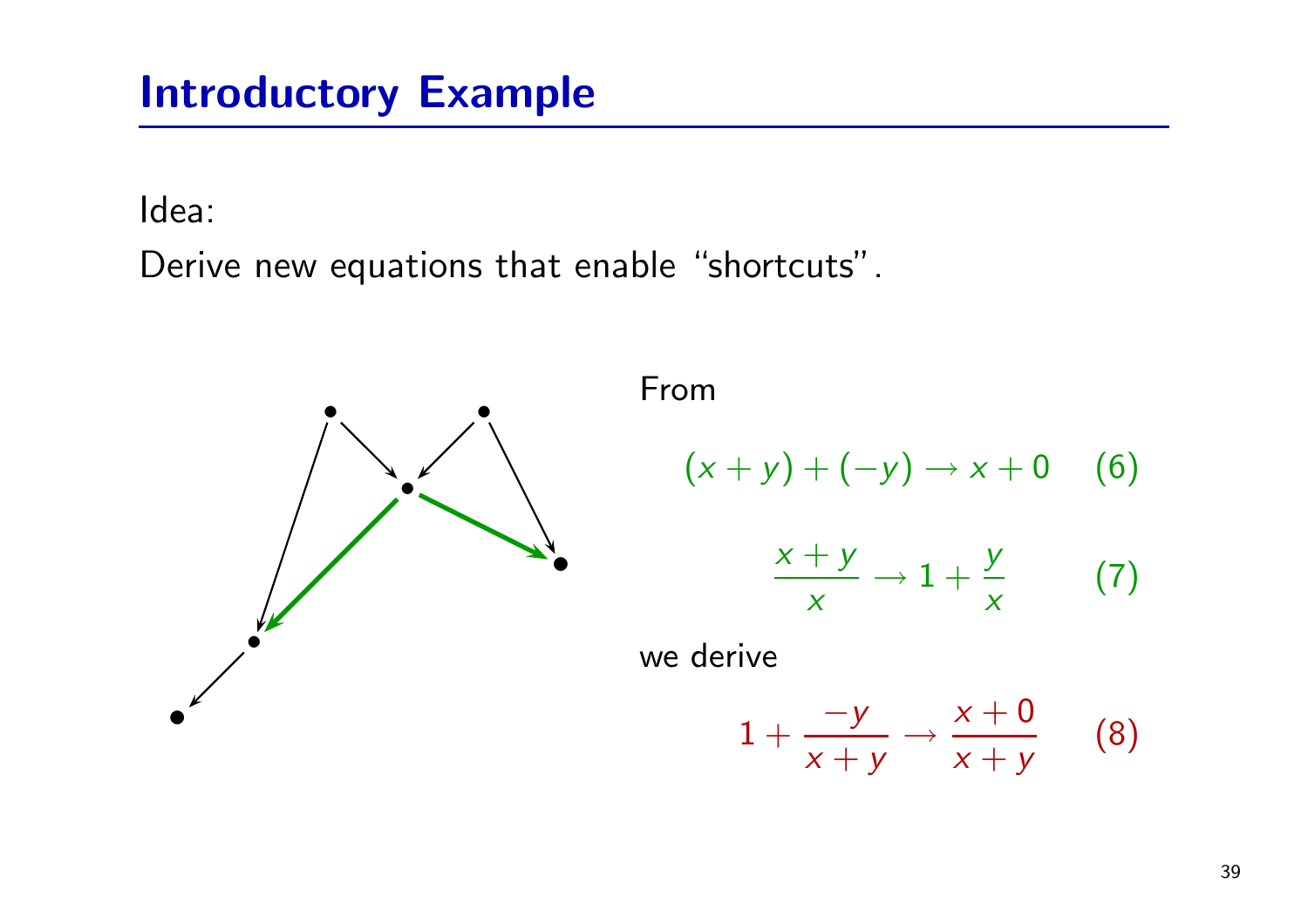Idea:

Derive new equations that enable "shortcuts".



From

$$
(x + y) + (-y) \rightarrow x + 0 \quad (6)
$$
  

$$
\frac{x + y}{x} \rightarrow 1 + \frac{y}{x} \quad (7)
$$

we derive

$$
1+\frac{-y}{x+y}\rightarrow \frac{x+0}{x+y} \qquad (8)
$$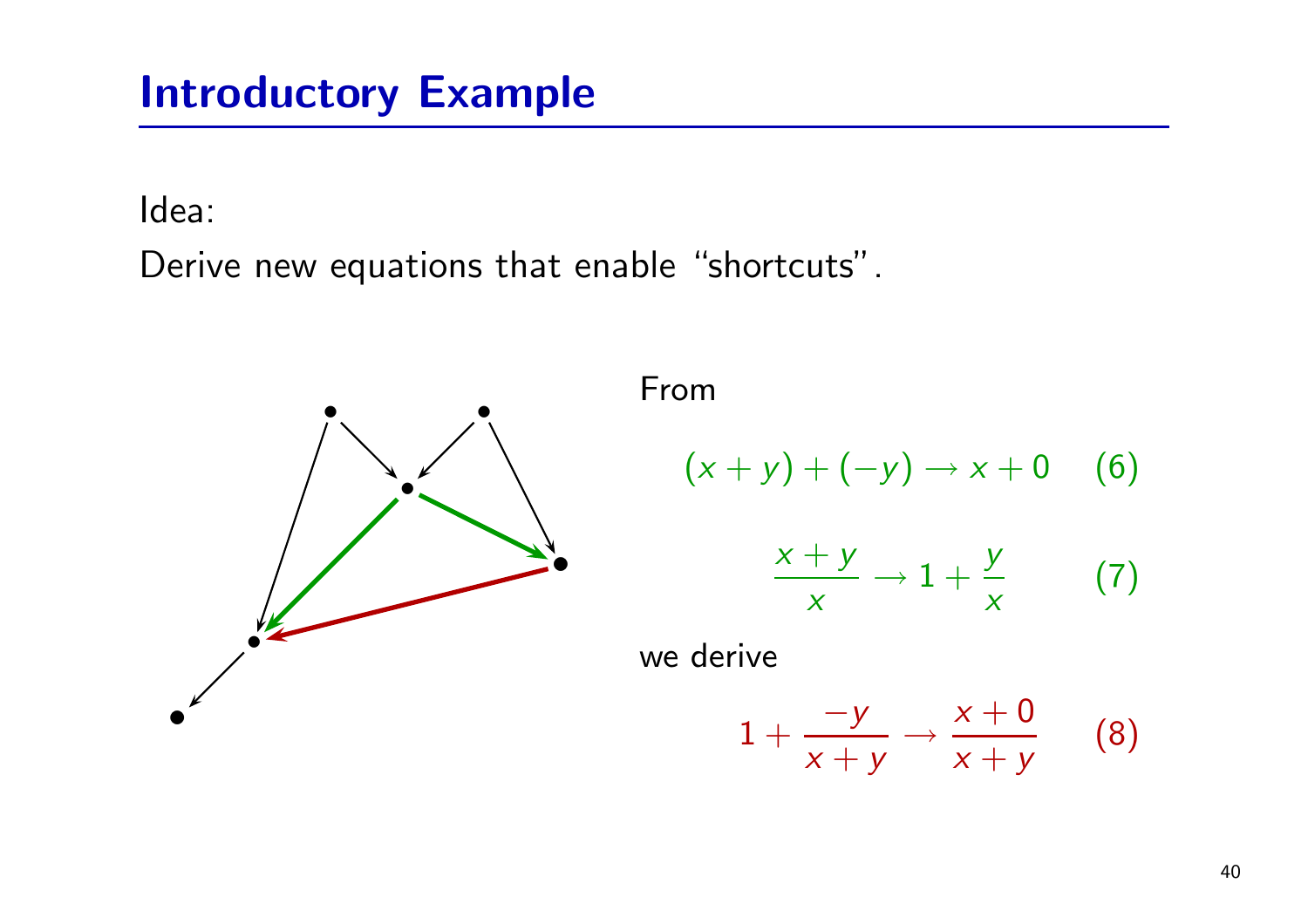Idea:

Derive new equations that enable "shortcuts".



Using these equations we can get <sup>a</sup> chain of equalities of the desired form.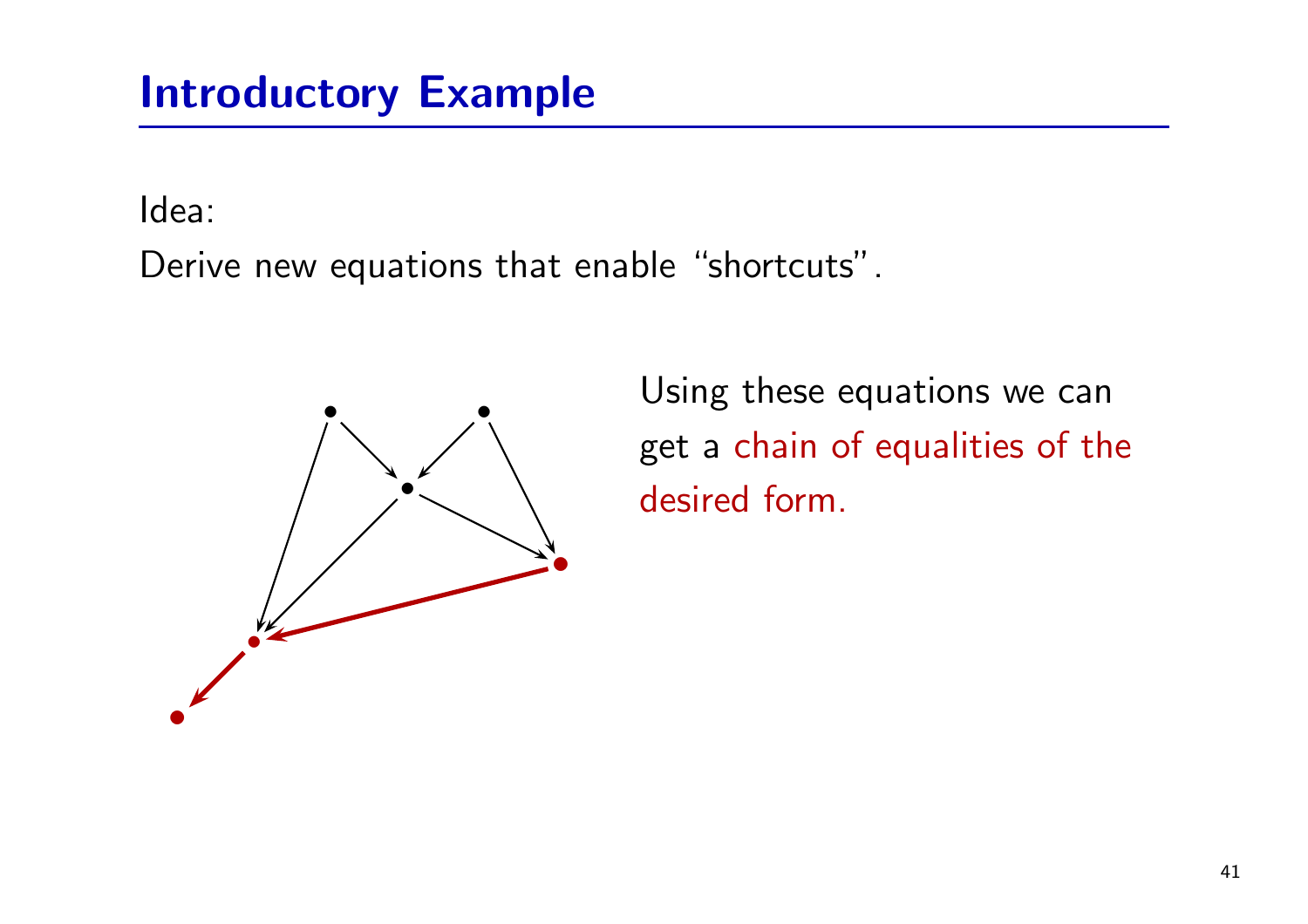It works.

But: It looks like <sup>a</sup> lot of effort for <sup>a</sup> problem that one can solve with <sup>a</sup> little bit of highschool mathematics.

Reason: Pupils learn not only axioms, but also recipes to work efficiently with these axioms.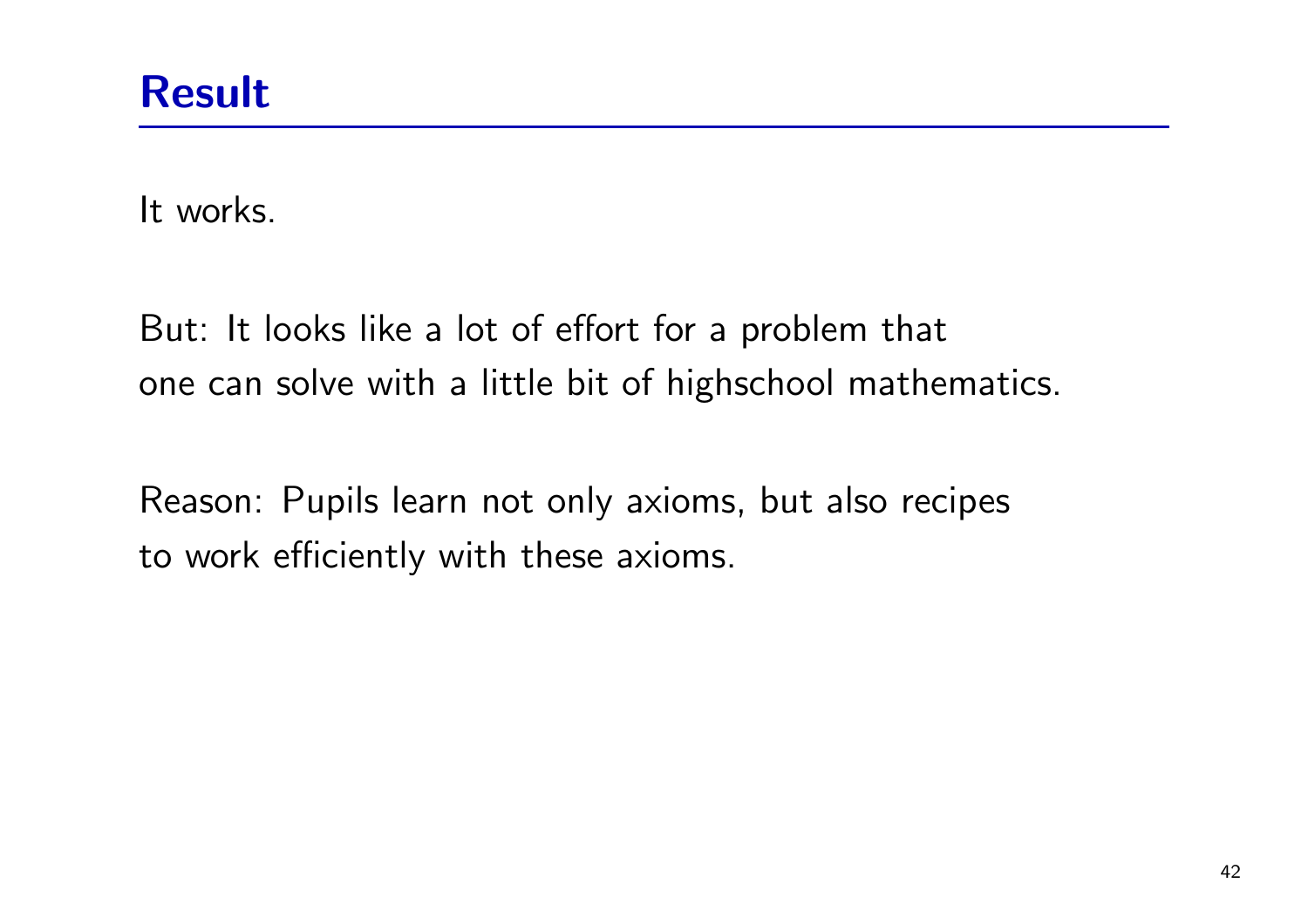Result

It makes <sup>a</sup> huge difference whether we work with well-known axioms

> $x+0=x$  $x+(-x)=0$

or with "new" unknown ones

∀Agent ∀Message ∀Key. knows(Agent, crypt(Message, Key))  $\land$  knows(Agent, Key)  $\rightarrow$  knows (Agent, Message).